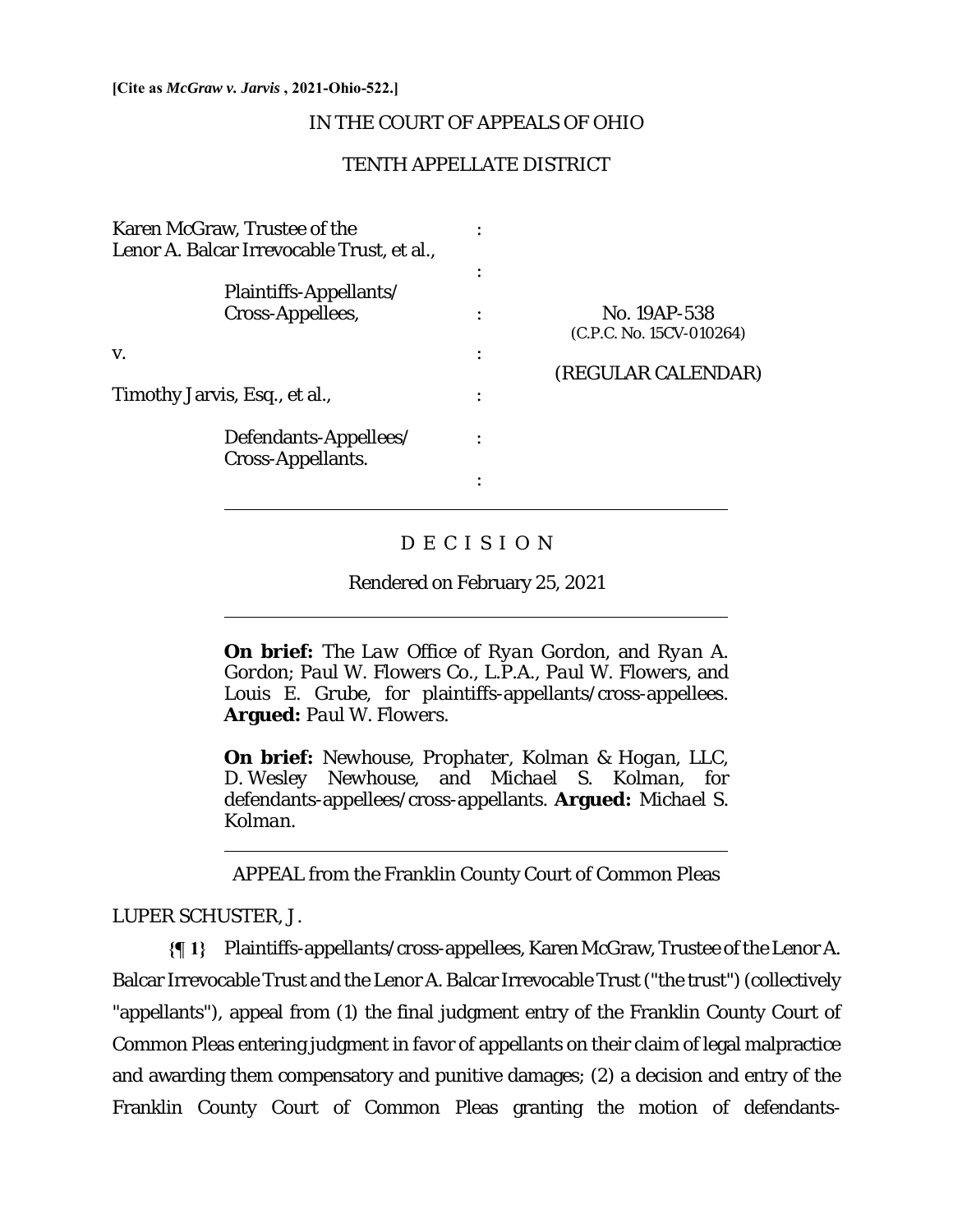appellees/cross-appellants, Timothy Jarvis, Esq. ("Jarvis") and Jarvis Law Office, LLC ("the law firm") (collectively "appellees"), to reduce the amount of the jury's punitive damages award to zero; and (3) a decision and entry of the Franklin County Court of Common Pleas denying in part and granting in part appellants' motion for attorney fees. Appellees filed a cross-appeal from (1) a decision and entry of the Franklin County Court of Common Pleas denying their motion to dismiss for lack of subject-matter jurisdiction; and (2) from a decision and entry of the Franklin County Court of Common Pleas denying their motion for judgment notwithstanding the verdict and/or remitter concerning the verdict for punitive damages. For the following reasons, we affirm in part and reverse in part.

## **I. Facts and Procedural History**

**{¶ 2}** On November 17, 2015, appellants filed a complaint asserting a claim of legal malpractice against appellees. The complaint represented a refiled complaint from an action originally filed October 2, 2012, which appellants dismissed without prejudice pursuant to Civ.R. 41 on November 17, 2015 before refiling the instant action. The complaint alleged appellees, who practice in the area of elder law, drafted documents to create the trust in August 2010 as part of their representation of Lenor Balcar and Frank Balcar but failed to adequately fund the trust. Appellants alleged appellees fell below the standard of care in (1) failing to determine whether Frank Balcar was competent to sign his last will and testament; (2) notarizing Frank Balcar's signature on the will without actually witnessing it; (3) failing to properly fund the trust; (4) failing to advise the trustee that the trust was not funded; (5) failing to provide Lenor Balcar's children with trust documents after her death, leading to the filing of a lawsuit in Belmont County; (6) failing to timely deliver the legal file to the trustee and her attorneys; and (7) failing to cooperate with discovery in the Belmont County litigation.

**{¶ 3}** Appellees filed an answer responding to appellants' refiled complaint on December 9, 2015 asserting for the first time that appellants were not a real party in interest. The trial court then entered an agreed order on February 24, 2016 permitting the use of discovery from the dismissed case in the refiled action.

**{¶ 4}** Subsequently, on April 16, 2018, appellees filed a motion to dismiss arguing appellants lacked standing and the trial court thus lacked subject-matter jurisdiction to hear the case. Specifically, appellees argued appellants, as captioned on the complaint,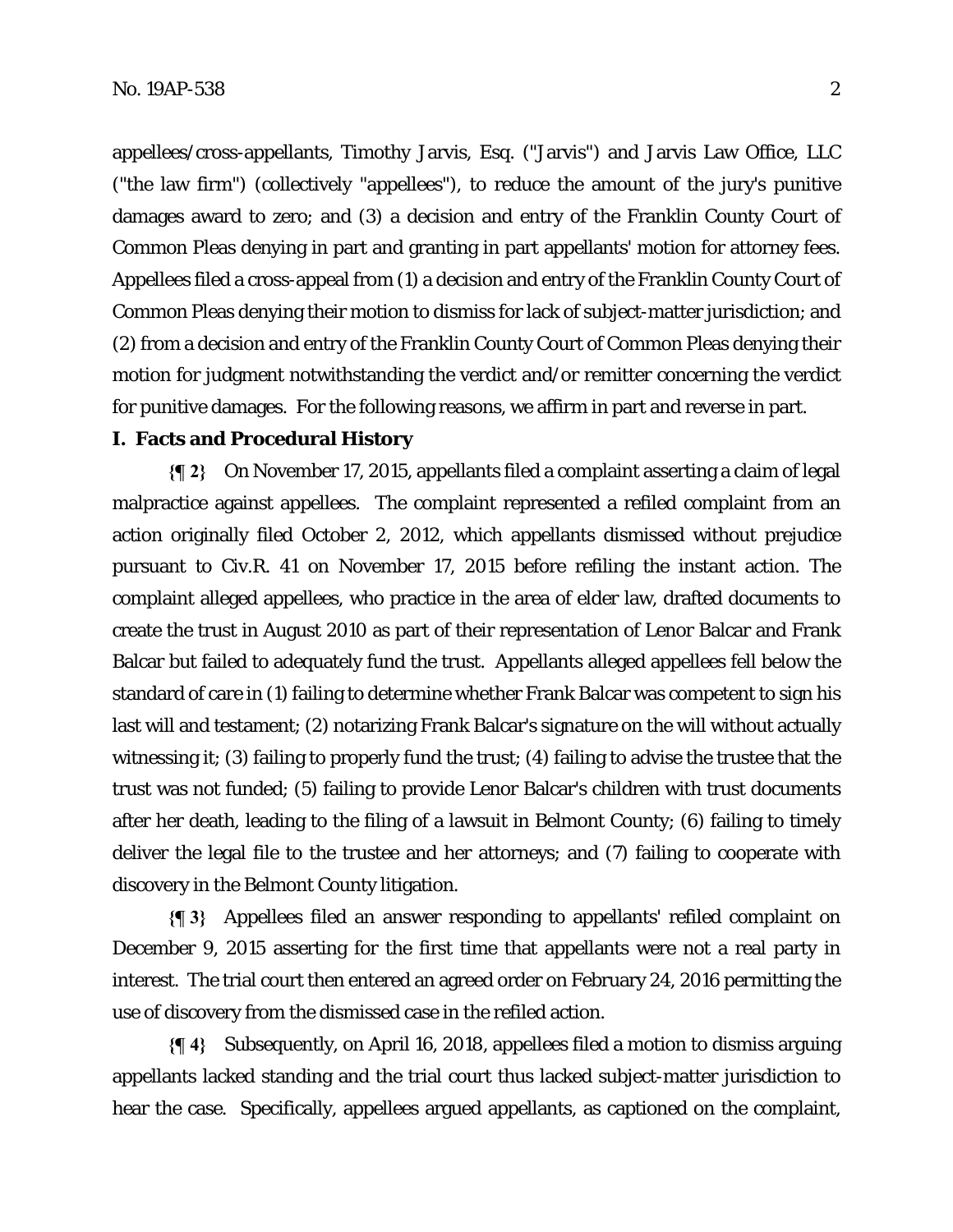were not the real parties in interest because the trust, as named on the complaint, did not exist. Appellees asserted the proper party would have been the Balcar Family Irrevocable Trust but because appellants never even mentioned the proper name of the trust in any of the filings for the dismissed case or in any of the filings in the current case, appellants therefore never commenced an action within the meaning of R.C. 2305.17. Appellees further argued the trial court lacked subject-matter jurisdiction because, even if appellants attempted to substitute the correct party, the amendment would date back only to the commencement of the current litigation, not the complaint filed initially and subsequently dismissed, and, thus, the statute of limitations would have run. The trial court denied appellees' motion to dismiss in a May 11, 2018 decision and entry finding the reference to the name of the trust in the case caption was akin to a clerical error rather than a substitution of a party. The trial court granted leave to appellants to file an amended complaint correcting the misnomer in the party names, and appellants filed such an amended complaint on September 25, 2018 identifying the trust as the Balcar Family Irrevocable Trust.

**{¶ 5}** As appellants sought both compensatory and punitive damages, the matter proceeded to a bifurcated jury trial beginning March 11, 2019. During the trial, Karen testified that her parents, Frank and Lenor Balcar, were married for 69 years and had 5 children. Barbara Balcar, Karen's sister, testified that their parents lived most of their lives in Ohio except for several years they spent in Florida. While Frank and Lenor lived in Florida, Lenor created the Lenor W. Balcar Revocable Living Trust ("Lenor's revocable trust"), of which Frank was the primary beneficiary. The Balcars transferred their Florida and Ohio residences into Lenor's revocable trust along with most of Lenor's personal belongings.

**{¶ 6}** In 2009, Lenor and Frank sold their Florida residence and moved back to Ohio. In the spring of 2010, Frank suffered a stroke and moved into an assisted living facility. While Frank was in the assisted living facility, Lenor and Karen contacted Jarvis to inquire about possible ways to save on the out-of-pocket costs of the assisted living facility. Karen and Lenor provided Jarvis with a copy of Lenor's revocable trust and documentation of Frank and Lenor's assets, and Jarvis then met with Karen and Lenor in May 2010.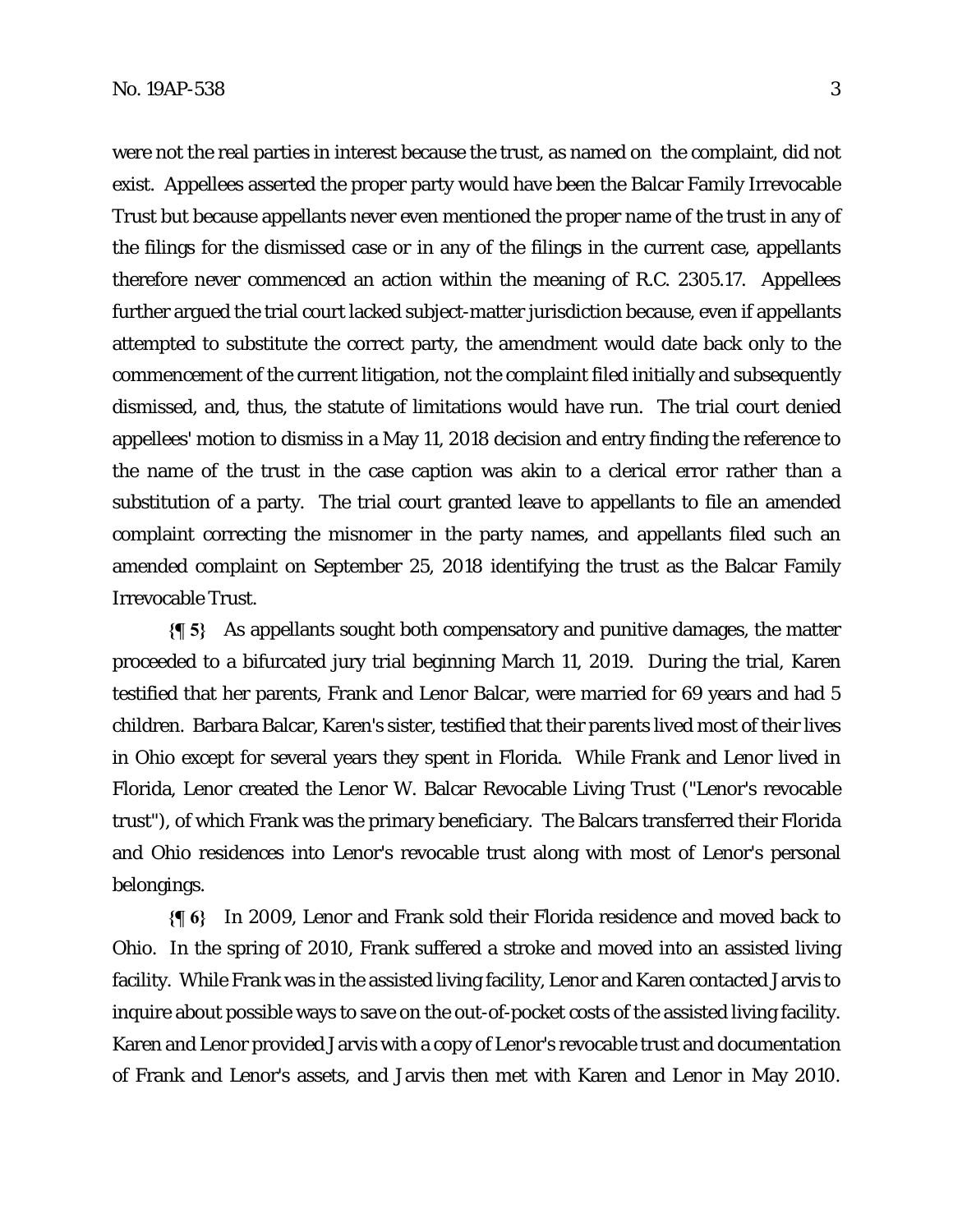During the meeting, Karen said Jarvis estimated he could help Lenor save between \$95,000 and \$110,000 on the cost of Frank's care at the assisted living facility.

**{¶ 7}** Jarvis proposed creating an irrevocable trust with Karen and Lenor as cotrustees, and Karen testified that Jarvis agreed to "fund the trust," specifically stating he would put the house and all of Frank's assets into the trust. (Mar. 12, 2019 Tr. Vol. II at 221.) Additionally, Karen testified that Jarvis offered to "interact with any of the siblings if he needed to," stating he would write letters to the siblings after Lenor's passing to inform them of the creation of the trust and how it would impact them. (Tr. Vol. II at 221.) Karen testified that Jarvis assured both Karen and Lenor that the other children of Lenor and Frank's marriage "would never see the trust," noting that Lenor's privacy was an important consideration. (Tr. Vol. II at 243.) It was determined that Karen would serve as the trustee. Frank did not attend this initial meeting.

**{¶ 8}** In June 2010, the Balcars formally engaged Jarvis for the purpose of estate and Medicaid planning. Jarvis never prepared a written attorney-client agreement, but he verbally informed the Balcars of his fee. Appellees then created the following instruments as part of the Balcars' estate plan: (1) the Balcar Family Irrevocable Trust, dated August 12, 2010; (2) a pour-over will for Frank, dated August 12, 2010; (3) a general durable power of attorney for Frank, executed June 25, 2010; (4) a second general durable power of attorney for Frank, executed June 28, 2010; (5) a pour-over will for Lenor, executed August 12, 2010; and (6) a valid durable general power of attorney for Lenor, executed August 12, 2010. Among numerous alleged mistakes in these instruments, Jarvis notarized Frank's June 25 power of attorney without being present for its signing. Additionally, Jarvis admitted that Frank did not sign either his will or the Balcar Family Irrevocable trust in Jarvis' presence, but Jarvis nonetheless notarized those instruments.

**{¶ 9}** Jarvis' plan was to help Frank become eligible for Medicaid after a 15-month penalty period, though Jarvis was aware that at the time of the creation of the estate planning documents, Frank was 95 years old, had dementia, and was largely incapacitated following his stroke. Jarvis agreed that Frank would not see any savings until several months after turning 96. However, Frank died on November 6, 2010, less than 3 months after executing the Balcar Family Irrevocable Trust. When Frank died, numerous assets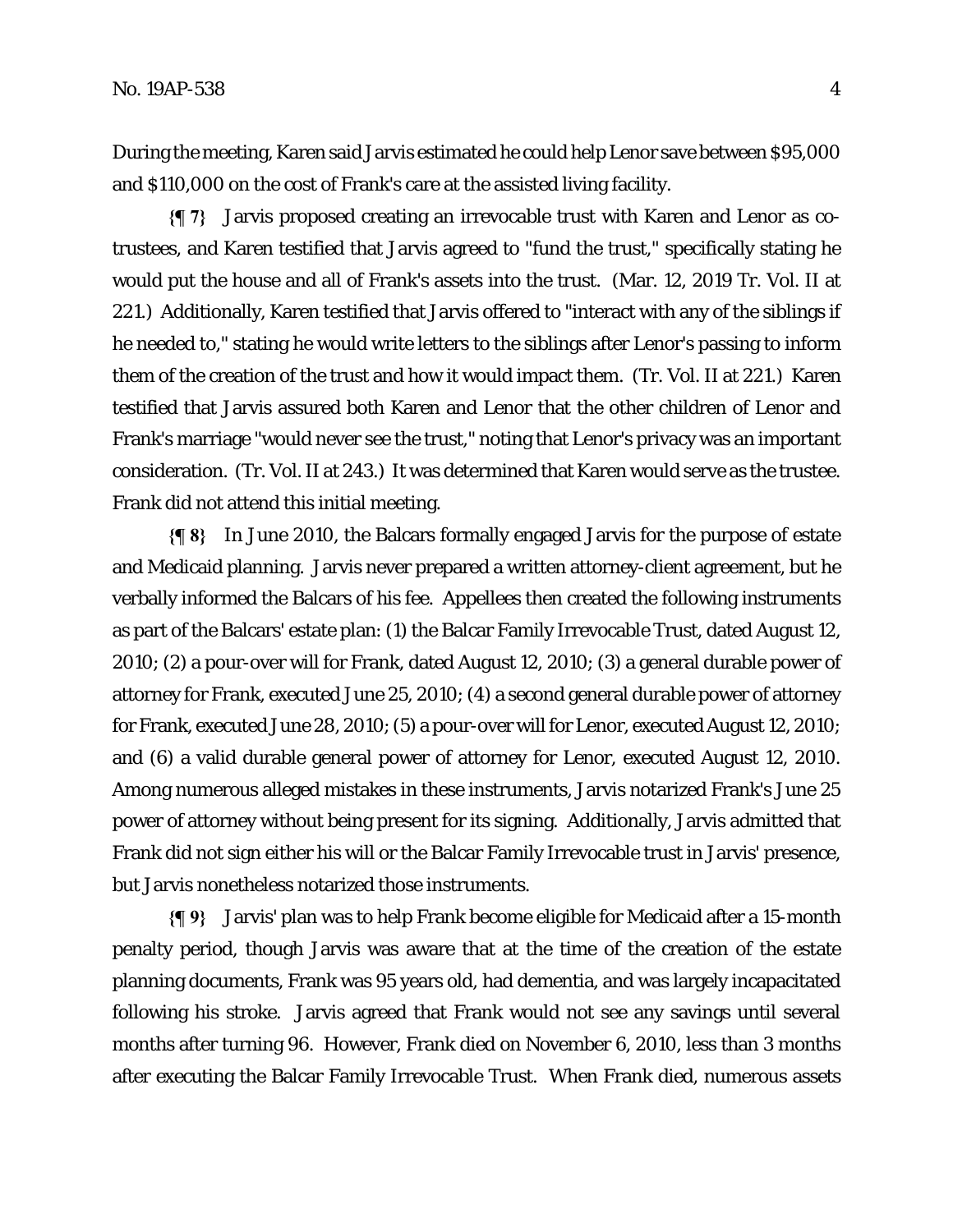had not yet been transferred into the trust, leaving Frank an estate worth \$738,000 that ultimately was subject to probate costs and estate taxes.

**{¶ 10}** Several months later, on May 13, 2011, Lenor passed away, and Karen called appellees to inform them of Lenor's death. Karen testified she had to contact appellees several more times over the course of one month before appellees drafted the anticipated letter to Karen's siblings regarding her parents' estate plans. Karen said the draft of the letter stated Jarvis represented Lenor's estate but made no mention of representing Frank's estate. Additionally, the draft of the letter informed the siblings that Karen had been appointed the trustee of "mother's trust" and had been advised to change the locks on the family home, directing the siblings to address any questions to Jarvis' law office. (Tr. Vol. II at 388.) Karen testified that several more months passed and appellees still had not sent the letter to her siblings.

**{¶ 11}** Two of Karen's siblings, Paul and Bruce, sent numerous requests to Karen and Jarvis requesting copies of the Balcar Family Irrevocable Trust. Karen asked Jarvis for advice on how to respond to her brothers, but Jarvis never provided Karen with a response on how she should respond, instead sending Karen an email stating the letter was not yet completed and accusing Karen of being a difficult client.

**{¶ 12}** In October 2011, Jarvis informed Karen she was legally obligated to provide a copy of the trust to her siblings. Jarvis also withdrew as counsel for the estate, telling Karen he believed litigation seemed likely and that he thought he would be called as a witness since he drafted the trust. Karen testified she was shocked by these events as Jarvis had led her to believe she would not ever have to provide the trust to her siblings. On October 5, 2011, Karen directed Jarvis to send her client information to a new attorney she had hired as his replacement. However, Karen testified Jarvis still did not release the client file to her new attorney in the following months.

**{¶ 13}** Eventually, Karen's brother Paul filed a complaint against Karen in the Belmont County Probate Court, alleging Karen had failed to respond to any requests for information about the irrevocable trust and failed to provide the siblings with a copy of the irrevocable trust within a reasonable time. After months of litigation, in October 2012, the Belmont County Probate Court ordered Jarvis to appear for deposition with the client file. Jarvis attempted to resist the order for deposition but was unsuccessful. The Belmont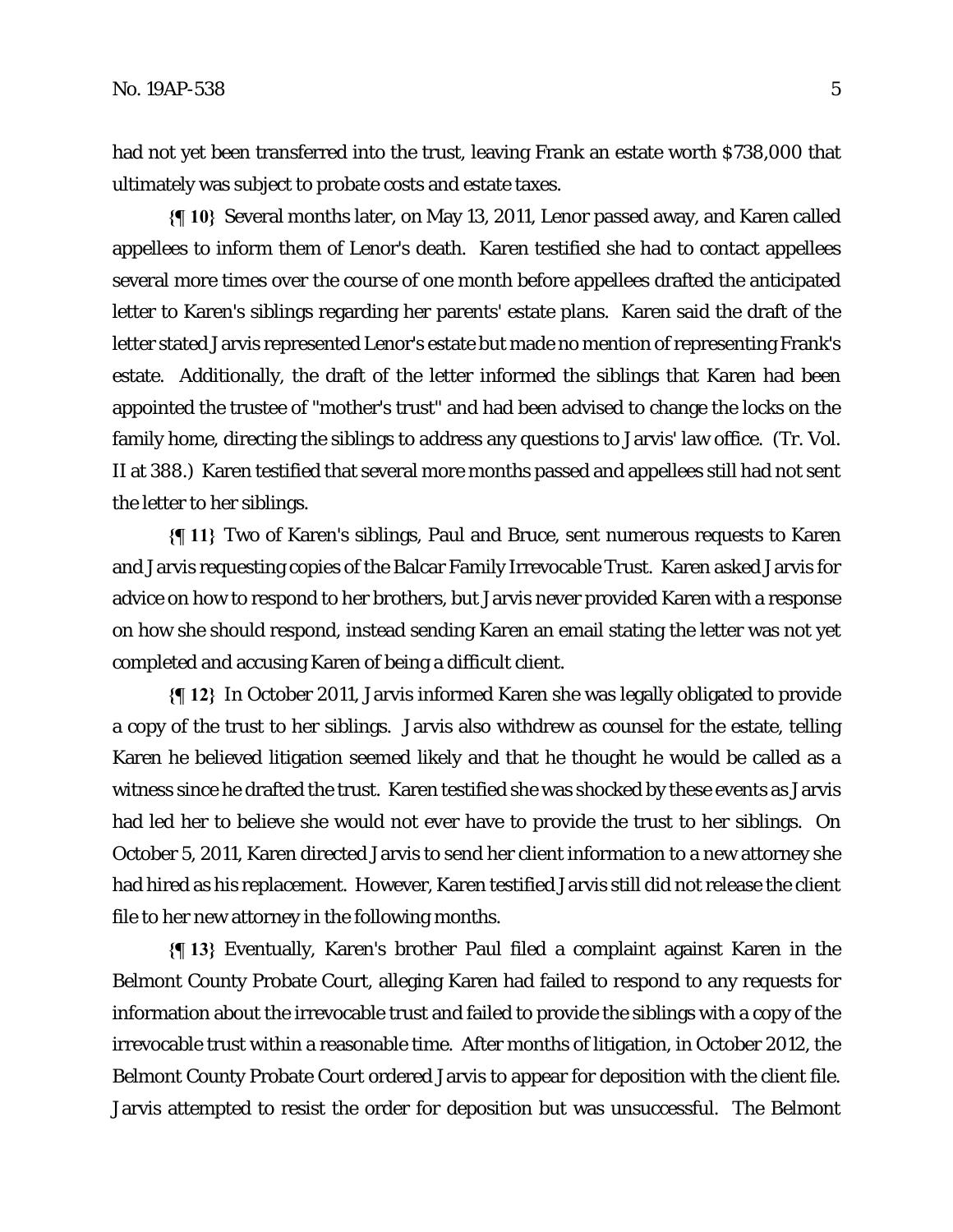County Probate Court issued a November 5, 2012 judgment entry detailing Jarvis' ongoing refusal since January 2012 to comply with the request for the client file, to honor a valid subpoena, to appear for a deposition, and to attend a scheduled court hearing.

**{¶ 14}** Ultimately, the Balcar siblings entered into a voluntary settlement agreement in August 2013. The Belmont County Probate litigation resulted in an order preventing the sale of the Balcars' house, resulting in the trust incurring approximately \$55,000 in property taxes, home insurance, and maintenance costs. Additionally, the trust spent \$54,500 on the administration of Frank's probate estate and \$5,790 in mediation fees, while Karen incurred \$10,000 in travel expenses on her repeated trips from her home in South Carolina to Ohio to handle her parents' estate and the ensuing litigation. The settlement did not end the matter; the Belmont County litigation was still pending at the time of trial.

**{¶ 15}** In the trial in the instant matter, appellants also presented expert testimony from Janet Lowder, an attorney practicing in the field of elder law, who opined that appellees had breached their duty of care to appellants. Specifically, Lowder testified Jarvis was deficient in failing to define the scope of the work he was going to do, for leading the clients to believe he would fund the trust and that he would open and manage Frank's probate estate, for failing to refer the clients to another attorney, for failing to respond to repeated attempts at communication from Karen, for waiting 13 months to provide a copy of the client file to the new attorney, for witnessing legal instruments when he was not in the presence of the affiant, and in failing to properly advise Karen of her duties in her role as trustee. Lowder additionally testified it was her opinion that Jarvis' breach of his duties proximately caused damages to appellants in leading to the Belmont County probate litigation and the ensuing family conflict.

**{¶ 16}** Appellees presented their own expert testimony from Douglas Wrightsel, opining that even if Jarvis' representation may have breached the standard of care, he did not believe any breach proximately caused any damages to the trust. Wrightsel characterized much of Jarvis' behavior after he withdrew as counsel for the trust as akin to a discovery dispute.

**{¶ 17}** At the close of appellants' case, appellees moved for directed verdict on multiple grounds. As relevant here, the trial court denied appellees' motion for directed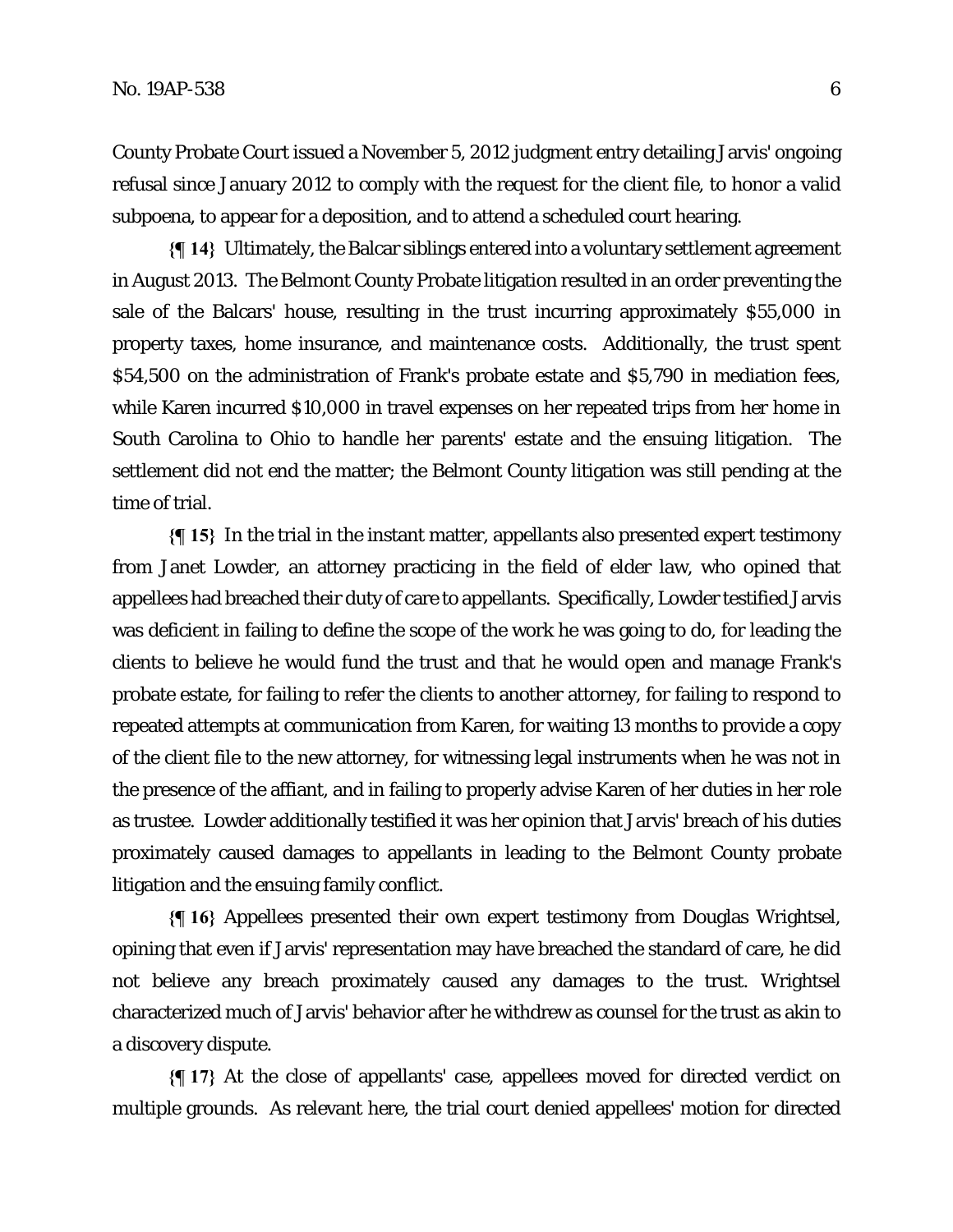verdict with respect to damages related to the need to open the probate estate but granted appellees' motion for directed verdict with respect to the attorney fees associated with the Belmont County Probate Court litigation. Following deliberations, the jury returned a verdict in favor of appellants, finding appellees liable for legal malpractice and awarding \$150,000 in compensatory damages.

**{¶ 18}** The trial then moved into the second phase of the bifurcated trial to address appellants' claim for punitive damages. Appellants argued the evidence presented during the liability phase also showed that appellees acted with malice, thus entitling them to recovery of punitive damages. Following appellants' argument, appellees moved for directed verdict, arguing there was insufficient evidence of appellees' financial situation. The trial court denied appellees' motion for directed verdict, stating it was not aware of any case law requiring appellants to put on evidence of appellees net worth or ability to pay punitive damages. Jarvis then testified regarding his net worth during the relevant time period, stating his net worth "would have been negative" at that time due to student loans, child support, and spousal support payments. (Mar. 21, 2019 Tr. Vol. IX at 2073.) The jury awarded appellants \$200,000 in punitive damages.

**{¶ 19}** Following the trial and jury verdict, the trial court denied appellees' motion for judgment notwithstanding the verdict concerning the jury's punitive damages verdict. However, the trial court granted appellees' motion concerning entering judgment related to the jury's punitive damages verdict, ordering that, pursuant to R.C. 2315.21(D)(2)(b), the jury's punitive damages verdict must be reduced to \$0.00. Additionally, the trial court granted in part and denied in part appellants' motion to tax litigation expenses as costs and granted in part and denied in part appellants' motion for attorney fees, awarding appellants \$111.00 in costs and \$129,353.44 in attorney fees. On August 20, 2019, the trial court issued a final judgment entry against appellees in the amount of \$279,353.44. Appellants timely appeal, and appellees timely cross-appeal.

### **II. Assignments of Error**

**{¶ 20}** Plaintiffs-appellants/cross-appellees assign the following errors for our review:

> [1.] By entering a directed verdict upon the potentially meritorious claim for damages for legal fees and expenses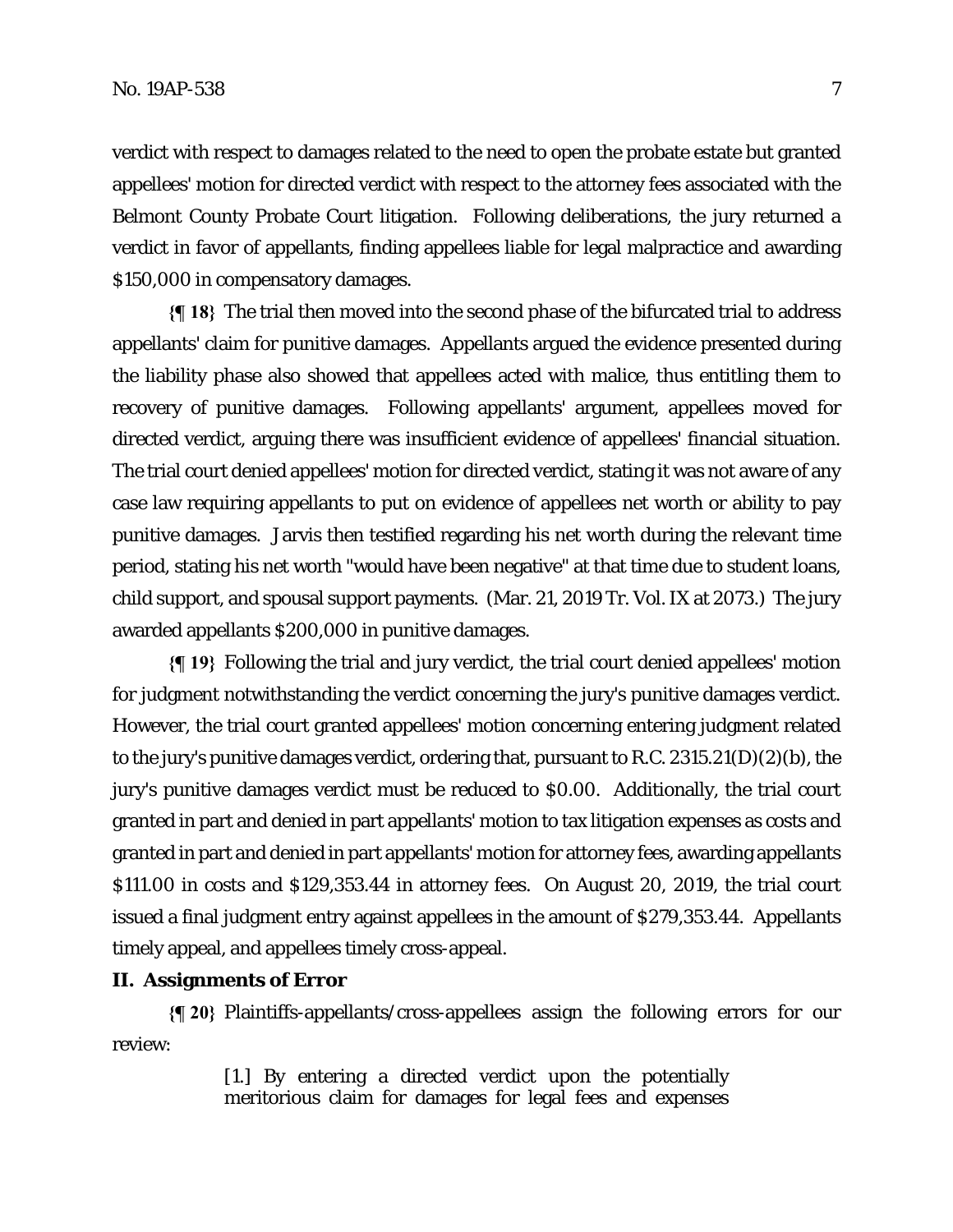unnecessarily incurred in the Belmont County probate proceedings, the trial court erred as a matter of law to plaintiffappellant's detriment.

[2.] The trial court erred as a matter of law, and otherwise committed an abuse of discretion, by eliminating the jury's award of punitive damages under R.C.  $2315.21(D)(2)(b)$  on the grounds that defendant-appellees had absolutely no net worth during the relevant period.

[3.] The jury's determination that plaintiff-appellant should be made whole through an award of attorney fees and litigation expenses was thwarted, to the trust's substantial detriment, when the trial court failed to award the entire amounts reasonably and necessarily incurred during the protracted litigation.

**{¶ 21}** Defendants-appellees/cross-appellants assign the following errors for our review:

<u>.</u>

[1.] The trial court erred in failing to dismiss this action because the original named plaintiffs were not the real parties in interest; the court lacked subject matter jurisdiction.

[2.] The trial court erred when it denied defendants' motion for directed verdict and for judgment notwithstanding the verdict/new trial on plaintiffs' claim for punitive damages because there was insufficient evidence to support the essential elements of this claim, which, in turn warrants vacating the award for attorneys fees.

For ease of discussion, we address the assignments of error out of order.

### **III. Appellees' First Assignment of Error – Motion to Dismiss**

**{¶ 22}** In their first assignment of error, appellees argue the trial court erred in denying their motion to dismiss the action. More particularly, appellees assert the trial court lacked subject-matter jurisdiction over the case because appellants initially misidentified themselves in both the dismissed complaint and the current litigation.1

<sup>1</sup> The complaint filed on November 17, 2015 identified the plaintiffs as (1) Karen McGraw, Trustee of the Lenor A. Balcar Irrevocable Trust, and (2) The Lenor A. Balcar Irrevocable Trust. Because the wrong name is used for the trust both in its individual designation and in the reference to Karen's status as trustee, the misidentification and subsequent need for correction of the party names applied to both of the appellants.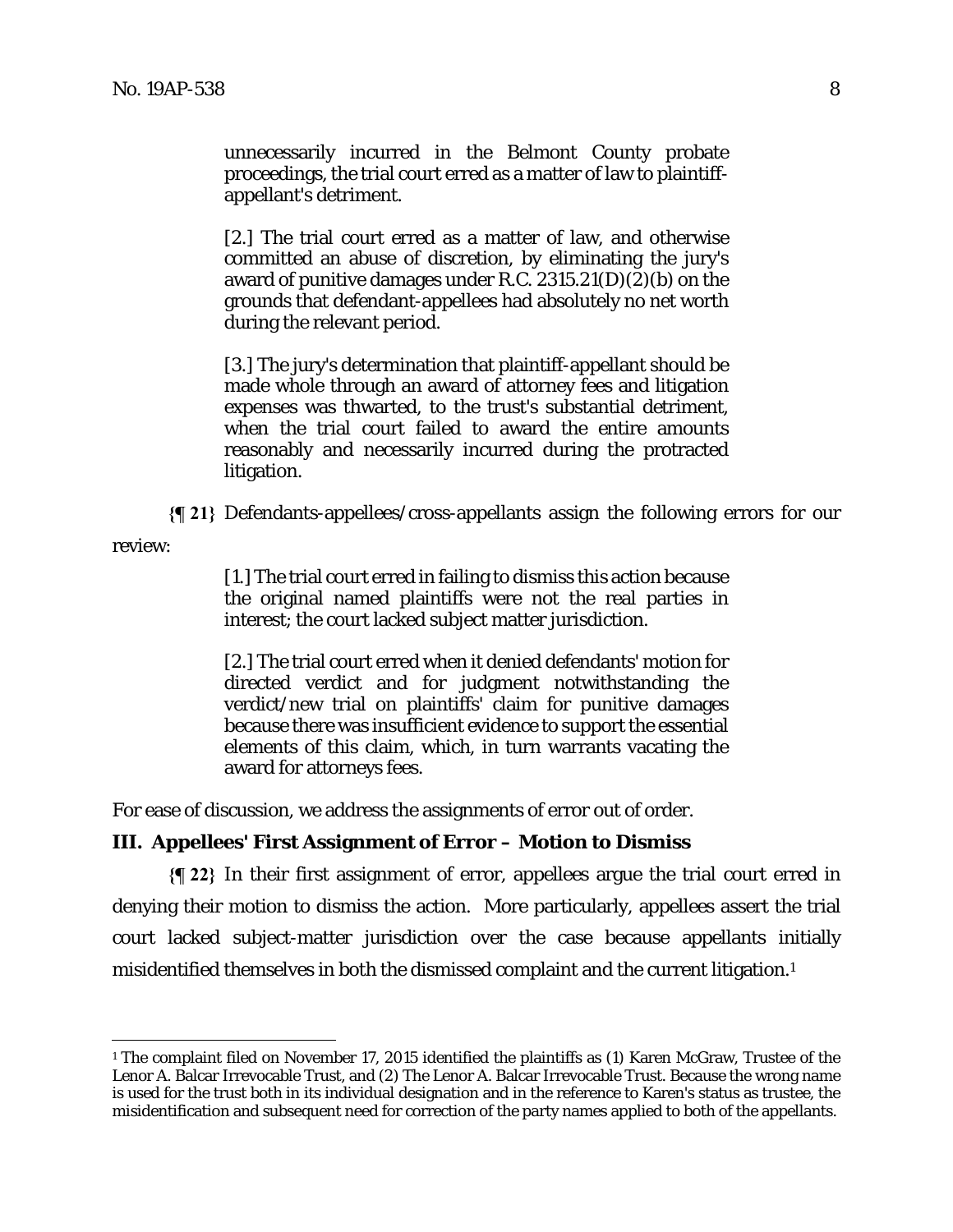**{¶ 23}** Civ.R. 12(B)(1) permits dismissal where the trial court lacks jurisdiction over the subject matter of the litigation. *Guillory v. Ohio Dept. of Rehab. & Corr.*, 10th Dist. No 07AP-861, 2008-Ohio-2299, ¶ 6. Subject-matter jurisdiction involves a court's power to hear and decide a case on the merits. *Lowery v. Ohio Dept. of Rehab. & Corr.*, 10th Dist. No. 14AP-730, 2015-Ohio-869, ¶ 6, citing *Vedder v. Warrensville Hts.*, 8th Dist. No. 81005, 2002-Ohio-5567, ¶ 14. In deciding a Civ.R. 12(B)(1) motion, a court must dismiss for lack of subject-matter jurisdiction if the complaint fails to allege any cause of action cognizable in the forum. *Brown v. Levin*, 10th Dist. No. 11AP-349, 2012-Ohio-5768, ¶ 14. An appellate court reviews a trial court's decision on a Civ.R. 12(B)(1) motion to dismiss for lack of subject-matter jurisdiction under a de novo standard of review. *Pankey v. Ohio Dept. of Rehab. & Corr.*, 10th Dist. No. 13AP-701, 2014-Ohio-2907, ¶ 7.

**{¶ 24}** Appellees argue the trial court erred in denying their motion to dismiss because appellants, as named in the complaint, were not the real party in interest. As the Supreme Court of Ohio has explained, the concept of subject-matter jurisdiction is distinct from the concept of a real party in interest, the latter of which implicates standing as opposed to subject-matter jurisdiction. *State ex rel. Jones v. Suster*, 84 Ohio St.3d 70, 77 (1998) (noting "[a]lthough a court may have subject matter jurisdiction over an action, if a claim is asserted by one who is not the real party in interest, then the party lacks standing to prosecute the action," and "[l]ack of standing challenges the capacity of a party to bring an action, not the subject matter jurisdiction of the court"), citing *State ex rel. Smith v. Smith*, 75 Ohio St.3d 418, 420 (1996). Thus, despite the framing of their motion to dismiss, appellees are not challenging the subject-matter jurisdiction of the trial court but, rather, are inquiring into appellants' ability to invoke the trial court's jurisdiction over this particular case. *Greenberg v. Heyman-Silbiger*, 10th Dist. No. 16AP-283, 2017-Ohio-515, ¶ 21, citing *Bank of Am., N.A. v. Kuchta*, 141 Ohio St.3d 75, 2014-Ohio-4275, ¶ 18, 22 (distinguishing between different concepts of the term "jurisdiction"). "A lack of standing vitiates the party's ability to invoke the jurisdiction of a court, even a court of competent subject-matter jurisdiction," but "standing and capacity to sue do not challenge the subjectmatter jurisdiction of the court." *Greenberg* at ¶ 21, citing *Kuchta* at ¶ 22, and *PNC Bank, Natl. Assn. v. Botts*, 10th Dist. No. 12AP-256, 2012-Ohio-5383, ¶ 22.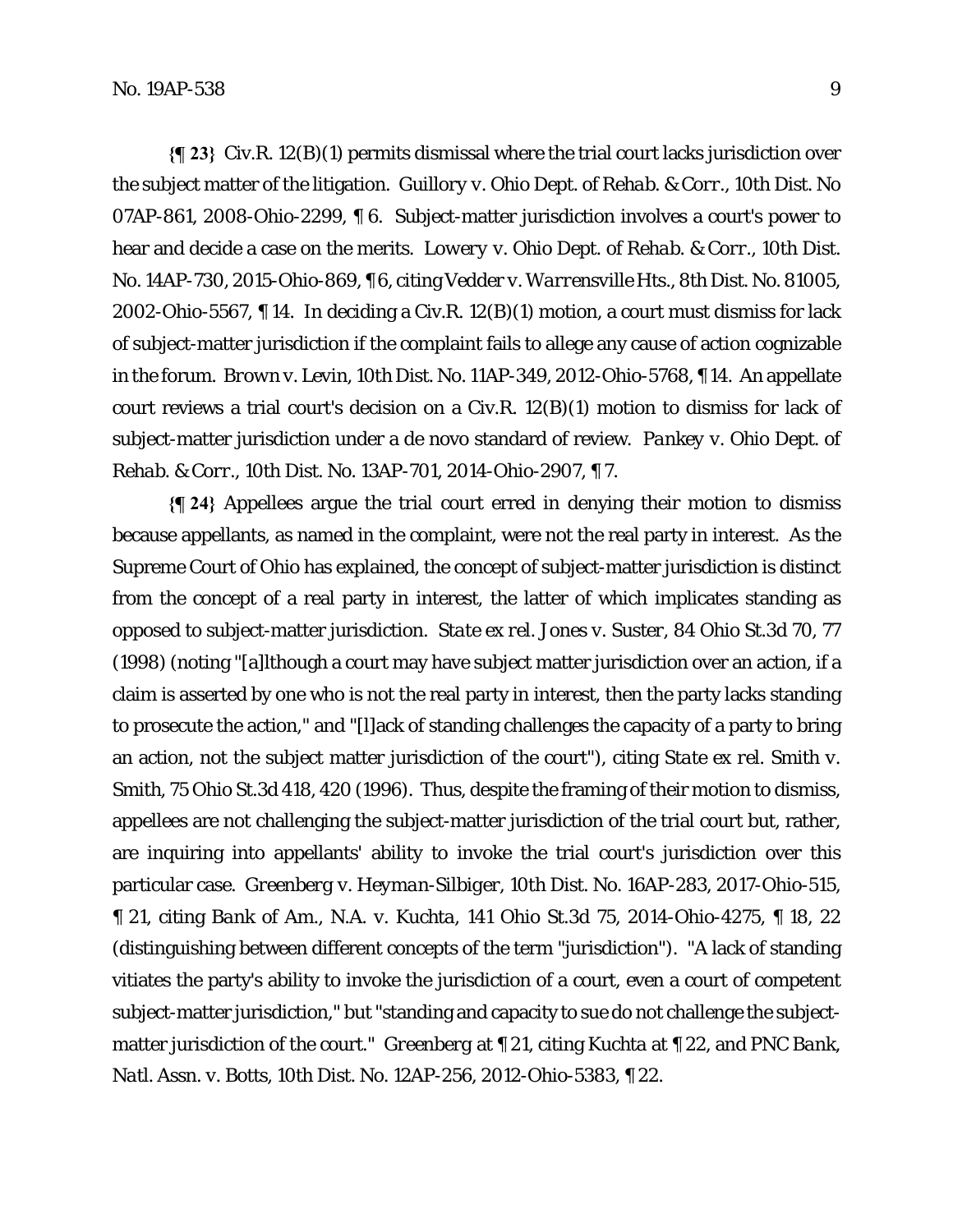**{¶ 25}** We conclude the trial court did not err in denying appellees' Civ.R. 12(B)(1) motion to dismiss as appellants' alleged lack of standing is not a matter subject to a motion for dismissal pursuant to Civ.R. 12(B)(1). However, we will additionally address appellees' argument under this assignment of error challenging the trial court's determination that appellants had the requisite standing to maintain the action. The trial court construed the error in appellants' name as listed in the case caption as a misnomer or clerical error, and it permitted correction of the error as such. Appellees assert that even if the error was clerical in nature, the amendment to fix the party name would not relate back to the date of the original complaint, and thus appellants cannot rely on the savings statute to bring their refiled action within the applicable statute of limitations. Appellees argument, therefore, involves the interplay between the savings statute and the relation back provisions of Civ.R. 15(C).

**{¶ 26}** Pursuant to Civ.R. 15(C):

Whenever the claim or defense asserted in the amended pleading arose out of the conduct, transaction, or occurrence set forth or attempted to be set forth in the original pleading, the amendment relates back to the date of the original pleading. An amendment changing the party against whom a claim is asserted relates back if the foregoing provision is satisfied and, within the period provided by law for commencing the action against him, the party to be brought in by amendment (1) has received such notice of the institution of the action that he will not be prejudiced in maintaining his defense on the merits, and (2) knew or should have known that. but for a mistake concerning the identity of the proper party, the action would have been brought against him.

Thus, Civ.R. 15(C) allows an amendment to change the party to a lawsuit, and it further allows that amendment to relate back to the date of the original pleading. Here, however, appellants dismissed the original pleading without prejudiced pursuant to Civ.R.  $41(A)(1)(a)$ . "[W]hen a party files a voluntary dismissal pursuant to Civ.R.  $41(A)(1)(a)$ , the case ceases to exist. In effect, it is as if the case had never been filed." *Sturm v. Sturm*, 61 Ohio St.3d 298, 302 (1991), citing *Zimmie v. Zimmie*, 11 Ohio St.3d 94, 95 (1984). Thus, we agree with appellees' general proposition that an amendment to the party names would relate back only to the date of the filing of the current litigation, not of the previously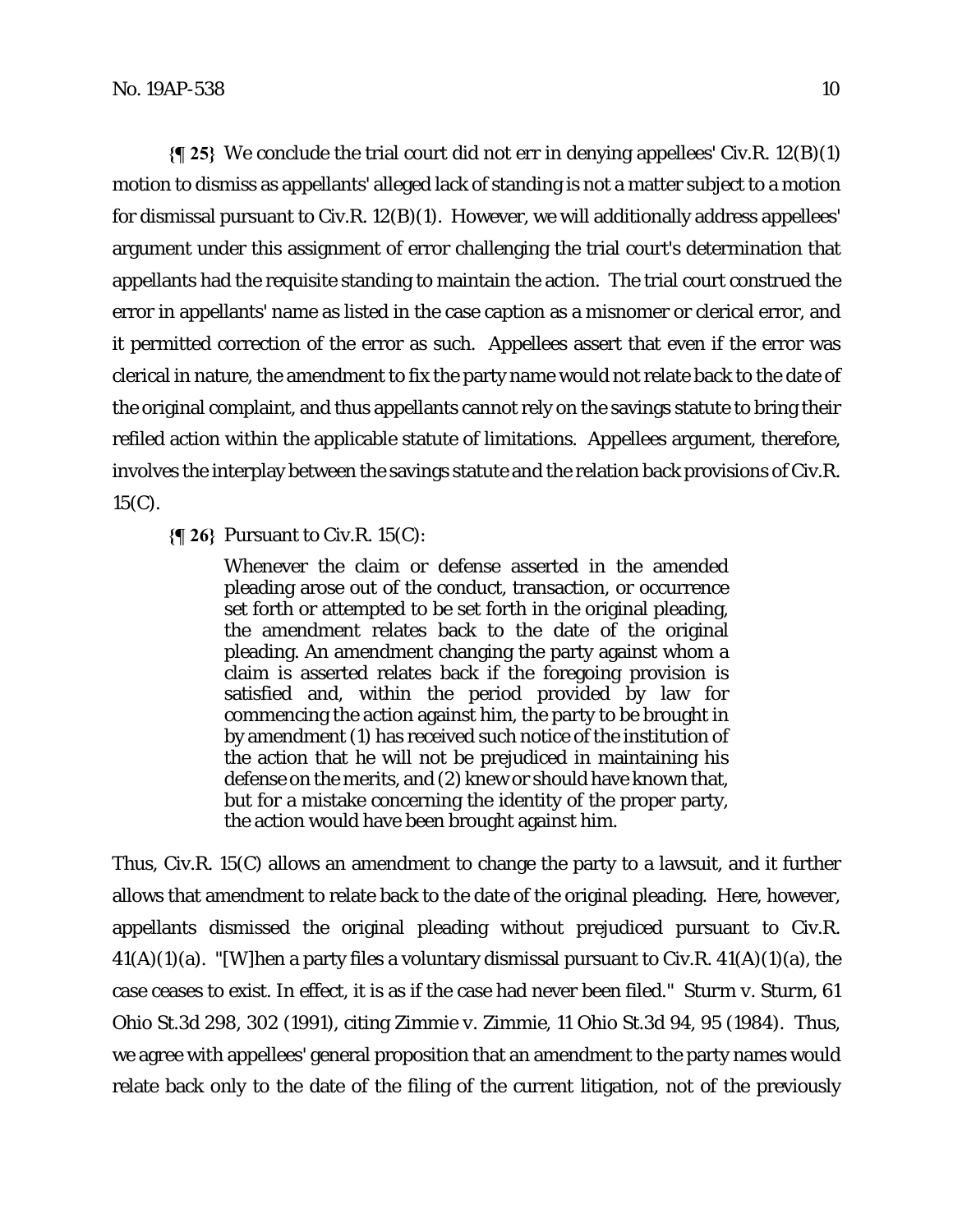dismissed litigation. *See, e.g., Griesmer v. Allstate Ins. Co.*, 8th Dist. No. 91194, 2009- Ohio-725, ¶ 37 (holding Civ.R. 15(C) cannot be used to relate back to a complaint in another case), citing *Dietrich v. Widmar*, 8th Dist. No. 8509, 2005-Ohio-2004, ¶ 12.

**{¶ 27}** Because the amendment to the party names only relates back to the current litigation, not to the date of the original complaint in the dismissed litigation, appellees argue the savings statute cannot apply to bring the current litigation within the applicable one-year statute of limitations for legal malpractice actions. *See* R.C. 2305.11(A). The Ohio savings statute, R.C. 2305.19, affords a plaintiff a limited time period to refile a dismissed claim that would otherwise be time-barred. *Nye v. Univ. of Toledo*, 10th Dist. No. 12AP-670, 2013-Ohio-2311, ¶ 23. The statute provides:

> In any action that is commenced or attempted to be commenced, if in due time a judgment for the plaintiff is reversed or if the plaintiff fails otherwise than upon the merits, the plaintiff \* \* \* may commence a new action within one year after the date of the reversal of the judgment or the plaintiff's failure otherwise than upon the merits or within the period of the original applicable statute of limitations, whichever occurs later.

#### R.C. 2305.19(A).

**{¶ 28}** "The savings statute applies when the original suit and the new action are substantially the same." *Children's Hosp. v. Ohio Dept. of Pub. Welfare*, 69 Ohio St.2d 523, 525 (1982). "The actions are not substantially the same, however, when the parties in the original action and those in the new action are different." *Id*. Appellees argue that by allowing appellants to change their name in the case caption to reflect the proper name of the trust, the refiled case therefore involves different parties than those involved in the original case. Thus, appellees assert that because the Balcar Family Irrevocable Trust never commenced an action, the savings statute cannot operate to bring the current litigation within the statute of limitations.

**{¶ 29}** The flaw in appellees' argument is the nature of the amendment to the party names in this case. As the trial court explained in denying appellees' motion to dismiss, the error in appellants name as originally styled in the dismissed case and as originally styled in the current case was akin to a clerical error. Appellants agree the proper name of the trust is the Balcar Family Irrevocable Trust; indeed, the trust document appellants attached to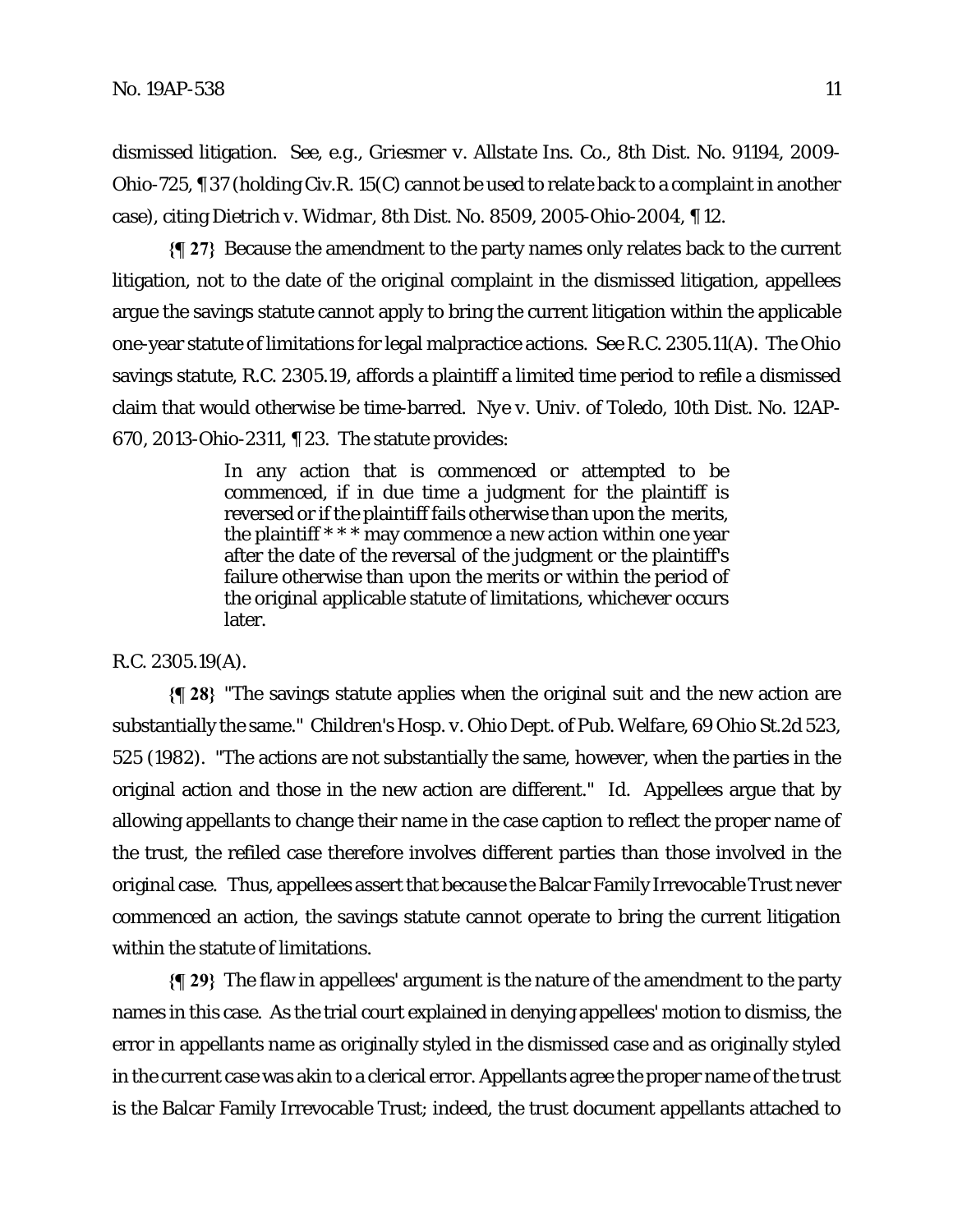the complaint both in the current litigation and filed as an exhibit in the dismissed action properly identified the trust as the Balcar Family Irrevocable Trust. There was never any genuine confusion among the parties as to which trust document the complaints referred. Additionally, the trial court noted the mistake was attributable to appellants' former trial counsel who has since faced disciplinary action, and appellees admitted in their answers throughout the litigation that they drafted the irrevocable trust in question. Accordingly, we agree with the trial court that the amendment to the current case, in correcting a clerical error to appellants' name in the case caption, did not operate to render the current litigation substantially different from the dismissed action. Appellants were not attempting to add a new party to the case who had never been a party; instead, they corrected the clerical error in the caption of the case. Thus, the correction of the clerical error does not render the savings statute inapplicable, and the trial court did not err in denying appellees motion to dismiss. We overrule appellees' first assignment of error.

## **IV. Appellants' First Assignment of Error – Directed Verdict**

**{¶ 30}** In their first assignment of error, appellants argue the trial court erred in granting appellees' motion for directed verdict on their claim of damages for legal fees and expenses incurred in the Belmont County probate proceedings.

**{¶ 31}** When a court considers a motion for a directed verdict, the court must construe the evidence most strongly in favor of the party against whom the motion is directed. Civ.R. 50(A). "A motion for a directed verdict raises questions of law, not factual issues, because it tests whether the evidence is legally sufficient to allow the case to be presented to the jury for deliberation." *Reeves v. Healy*, 192 Ohio App.3d 769, 2011-Ohio-1487, ¶ 37 (10th Dist.), citing *Texler v. D.O. Summers Cleaners & Shirt Laundry Co*., 81 Ohio St.3d 677, 679-80 (1998). The court's disposition of the motion does not involve either weighing the evidence or the credibility of the witnesses. *Id*. at ¶ 37, citing *Texler* at 679- 80. A court should grant a motion for directed verdict when, "after construing the evidence most strongly in favor of the party against whom the motion is directed, 'reasonable minds could come to but one conclusion upon the evidence submitted and that conclusion is adverse to such party.' " *Goodyear Tire & Rubber Co. v. Aetna Cas. & Surety Co.*, 95 Ohio St.3d 512, 2002-Ohio-2842, ¶ 3, quoting Civ.R. 50(A)(4).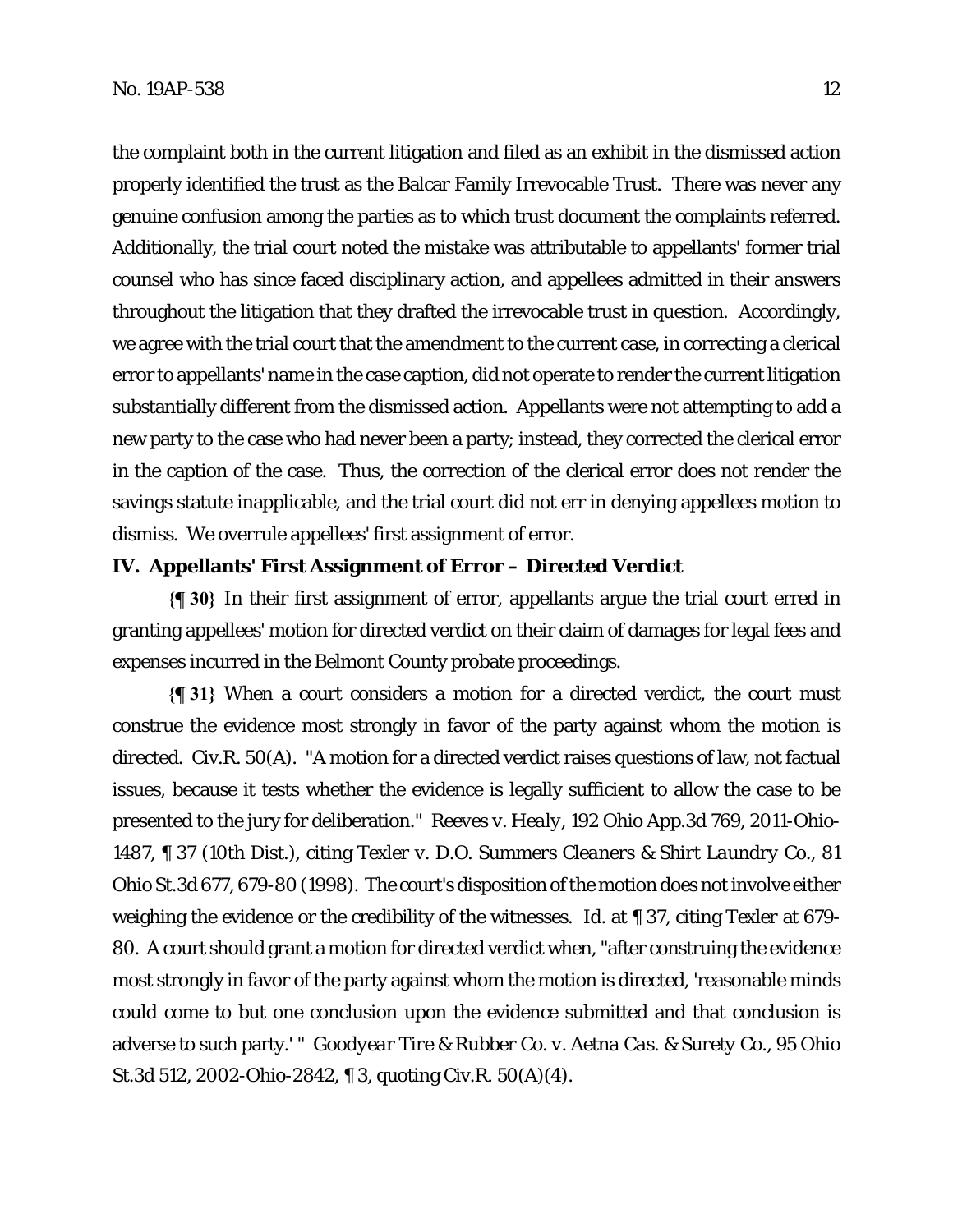**{¶ 32}** By contrast, the court must deny the motion if any evidence of substantial probative value favors the nonmoving party and reasonable minds might reach different conclusions on that evidence. *Reeves* at ¶ 37, citing *Texler* at 679-80; *Strother v. Hutchinson*, 67 Ohio St.2d 282, 284-85 (1981). "Because a directed verdict tests only the sufficiency of the evidence, it presents a question of law that appellate courts review de novo." *Reeves* at ¶ 37, citing *Jarupan v. Hanna*, 173 Ohio App.3d 284, 2007-Ohio-5081, ¶ 8 (10th Dist.), citing *Groob v. KeyBank*, 108 Ohio St.3d 348, 2006-Ohio-1189, ¶ 14, and *Goodyear Tire & Rubber Co.* at ¶ 4.

**{¶ 33}** Appellees moved for directed verdict on several grounds, including, as relevant here, on appellants' claim for compensatory damages in the form of attorney fees incurred in connection with the Belmont County litigation, arguing appellants did not present any expert testimony regarding the reasonableness of that fee, hourly rate, or necessity of work. Appellants responded that they provided lay testimony regarding the attorney fees incurred and argued the trier of fact should be able to hear those alleged damages. The trial court agreed with appellees that appellants were required to provide expert testimony on the reasonableness and necessity of the attorney fees. Thus, the trial court determined that because appellants did not disclose any expert witness, nor call one to testify, on the issue of the reasonableness and necessity of the attorney fees, it would not admit into evidence a document showing the attorney fees approved by the Belmont County Probate Court related to the administration of the probate estate. Additionally, the trial court granted appellees' motion for directed verdict on the damages related specifically to the attorney fees incurred in the Belmont County litigation. The trial court did allow the jury to consider the question of other damages stemming from the need to open the probate estate and from appellees' failure to produce the client file.

**{¶ 34}** " 'To establish a cause of action for legal malpractice based on negligent representation, a plaintiff must show (1) that the attorney owed a duty or obligation to the plaintiff, (2) that there was a breach of that duty or obligation and that the attorney failed to conform to the standard required by law, and (3) that there is a causal connection between the conduct complained of and the resulting damage or loss.' " *Brust v. Kravitz*, 10th Dist. No. 16AP-201, 2016-Ohio-7871, ¶ 35, quoting *Vahila v. Hall*, 77 Ohio St.3d 421 (1997), syllabus. Further, the Supreme Court of Ohio has held that, with limited exceptions,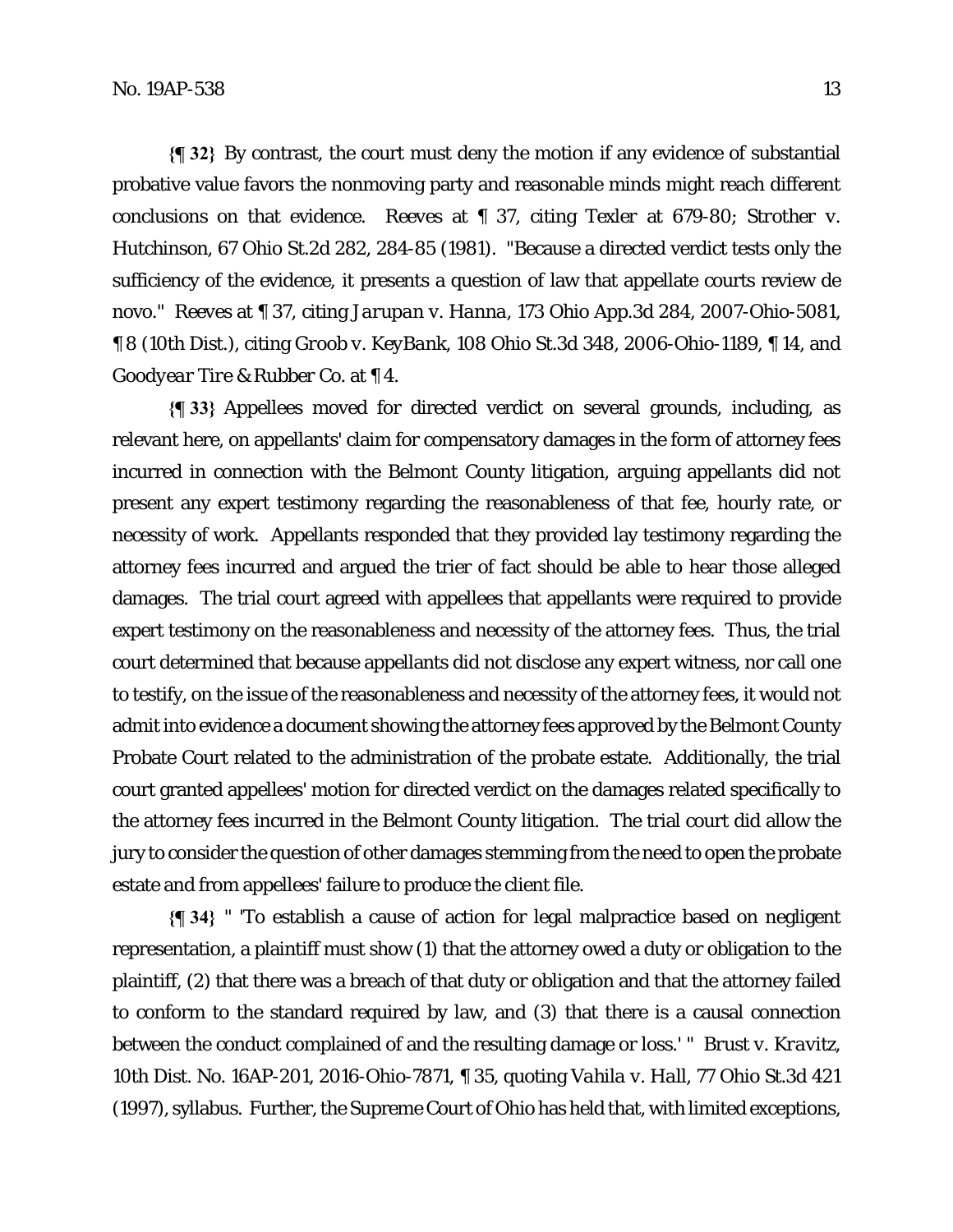"in a legal malpractice case, expert testimony is generally required in order to prove breach of the duty that the attorney owed to the plaintiff." *Brust* at ¶ 36, citing *McInnis v. Hyatt Legal Clinics*, 10 Ohio St.3d 112, 113 (1984); *see also Lundeen v. Graff*, 10th Dist. No. 15AP-32, 2015-Ohio-4462, ¶ 17 (noting "[e]xpert testimony is required so that the trier of fact does not have to speculate on the standard of care," a matter normally not within the realm of the understanding of the layman).

**{¶ 35}** Here, appellants provided expert testimony at trial on the issues of breach of duty and proximate cause. However, their liability expert witness did not provide testimony regarding specific amounts of damage, and appellants did not identify or call another expert witness to testify to the amount of damages incurred as a proximate result of appellees' legal malpractice.

**{¶ 36}** As noted above, a plaintiff generally is required to provide expert testimony to establish breach of the duty that the attorney owed the plaintiff. *Brust* at ¶ 36, citing *McInnis* at 113. Notably, however, Ohio courts have held that expert testimony is not required to establish proximate cause in a legal malpractice action. *Morris v. Morris*, 9th Dist. No. 21350, 2003-Ohio-3510, ¶ 21 (concluding that while an expert *may* render an opinion on the issue of proximate cause, such an expert opinion is not required as "Ohio law does not require expert witness evidence to establish proximate cause in legal malpractice actions"), citing *Montgomery v. Gooding, Huffman, Kelly & Becker*, 163 F.Supp.2d 831, 837 (N.D.Ohio 2001); *Wayside Body Shop, Inc. v. Slaton*, 2d Dist. No. 25219, 2013-Ohio-511, ¶ 30. Similarly, appellees do not identify a requirement that a plaintiff in a legal malpractice action must provide expert testimony to establish the amount of damages. *See Evans v. Moore*, 1st Dist. No. C930288, 1994 Ohio App. LEXIS 3059 (June 29, 1994) (concluding the cases imposing a requirement of expert testimony on the issue of breach of duty of care in legal malpractice cases *do not* impose a requirement that expert testimony is required on the issue of damages). Thus, while a plaintiff claiming legal malpractice must put forth evidence of damages, there is no requirement in Ohio law that those damages be supported by expert testimony.

**{¶ 37}** Although Ohio law does not require, specifically, that a plaintiff provide expert testimony to establish the damages prong of a claim of legal malpractice, appellees nonetheless continue to assert on appeal that expert testimony was required to prove the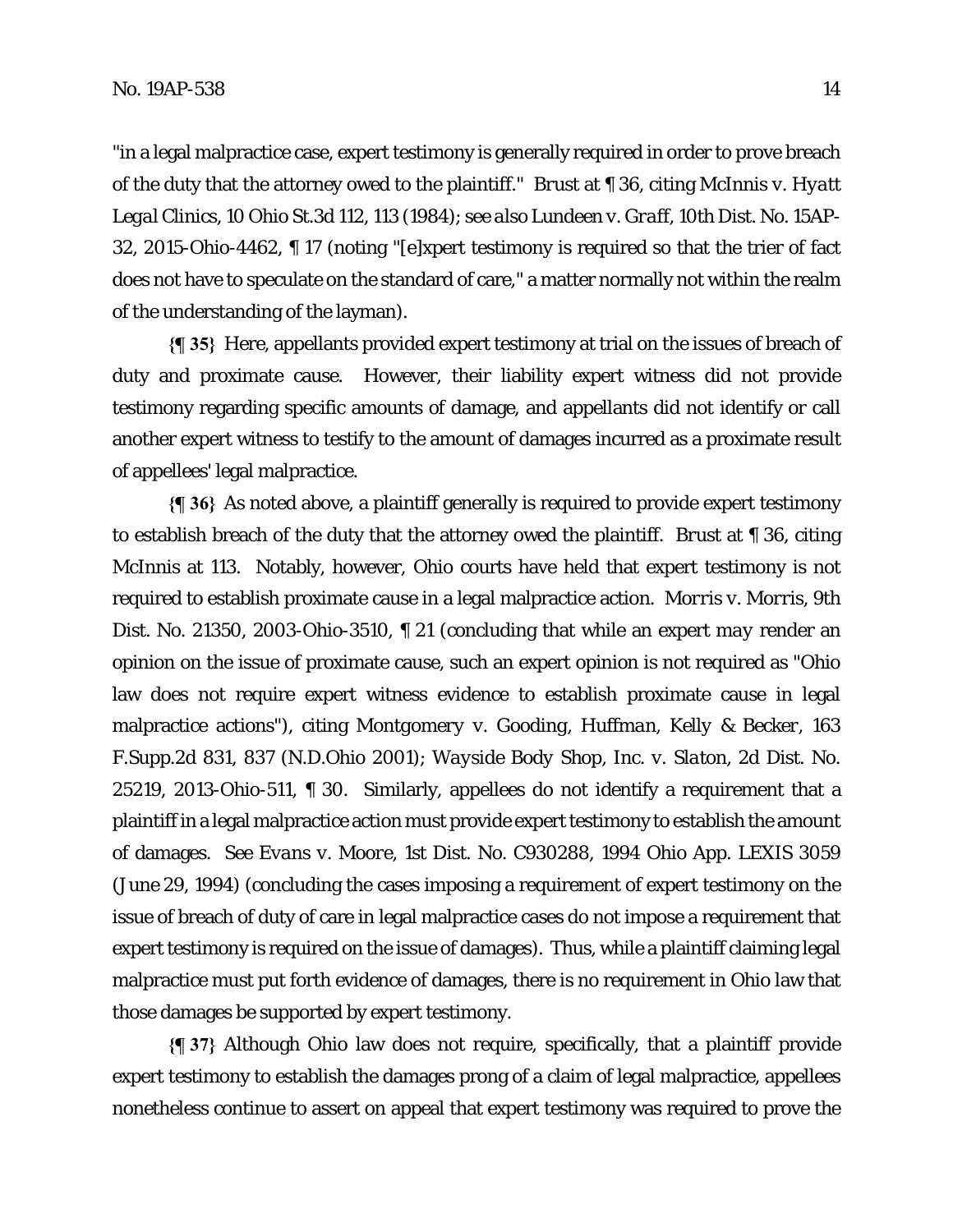specific damages sought here. More particularly, appellees argue that since the damages sought are really the attorney fees charged in the Belmont County litigation, appellants were required to prove the reasonableness and necessity of those attorney fees using expert testimony. In granting appellees' motion for directed verdict, the trial court determined it could not allow the jury to consider the question of compensatory damages in the form of attorney fees incurred in the Belmont County litigation without expert testimony. On the facts of this case, we disagree with the trial court.

**{¶ 38}** Trial courts are frequently presented with, and must rule on, motions for attorney fees, and those courts then have the discretion to determine whether or not to award fees reasonably and necessarily incurred. *See, e.g., Hikmet v. Turkoglu*, 10th Dist. No. 08AP-1021, 2009-Ohio-6477, ¶ 86 (noting a trial court has discretion to determine a "reasonable" award of attorney fees). Parties may, and often do, support their requests for attorney fees with expert testimony. However, though a court ruling on a motion for attorney fees *in the first instance* has discretion to assign weight to the evidence presented to it before rendering its decision on attorney fees, a court considering a motion for directed verdict on the amount of compensatory damages in a civil liability case engages in no such weighing of the evidence. *Sharp v. Norfolk & W. Ry. Co.,* 72 Ohio St.3d 307, 311 (1995) ("on a motion for a directed verdict, the court does not weigh the evidence or determine the credibility of the witnesses"). Here, the question of whether appellants convincingly proved the reasonableness and necessity of the legal fees incurred in the Belmont County litigation was not the direct question before the court. Instead, the question was whether appellants presented any evidence of substantial probative value supporting their claim for compensatory damages proximately caused by appellees' breach and whether reasonable minds might reach different conclusions on that evidence. *Reeves* at ¶ 37. As a general rule, "in a tort action, the measure of damages is that which will compensate and make the plaintiff whole." *Robinson v. Bates*, 112 Ohio St.3d 17, 2006-Ohio-6362, ¶ 11; *Amyx v. Penix-Kinsler*, 10th Dist. No. 14AP-1059, 2015-Ohio-3980, ¶ 10.

**{¶ 39}** During the trial, appellants relied on the expert testimony of Lowder, an attorney trained in elder law, to help establish their claim that appellees owed a duty to appellants and breached that duty. Lowder testified it was her opinion that appellees fell below the standard of care, and she further testified it was her opinion that appellees'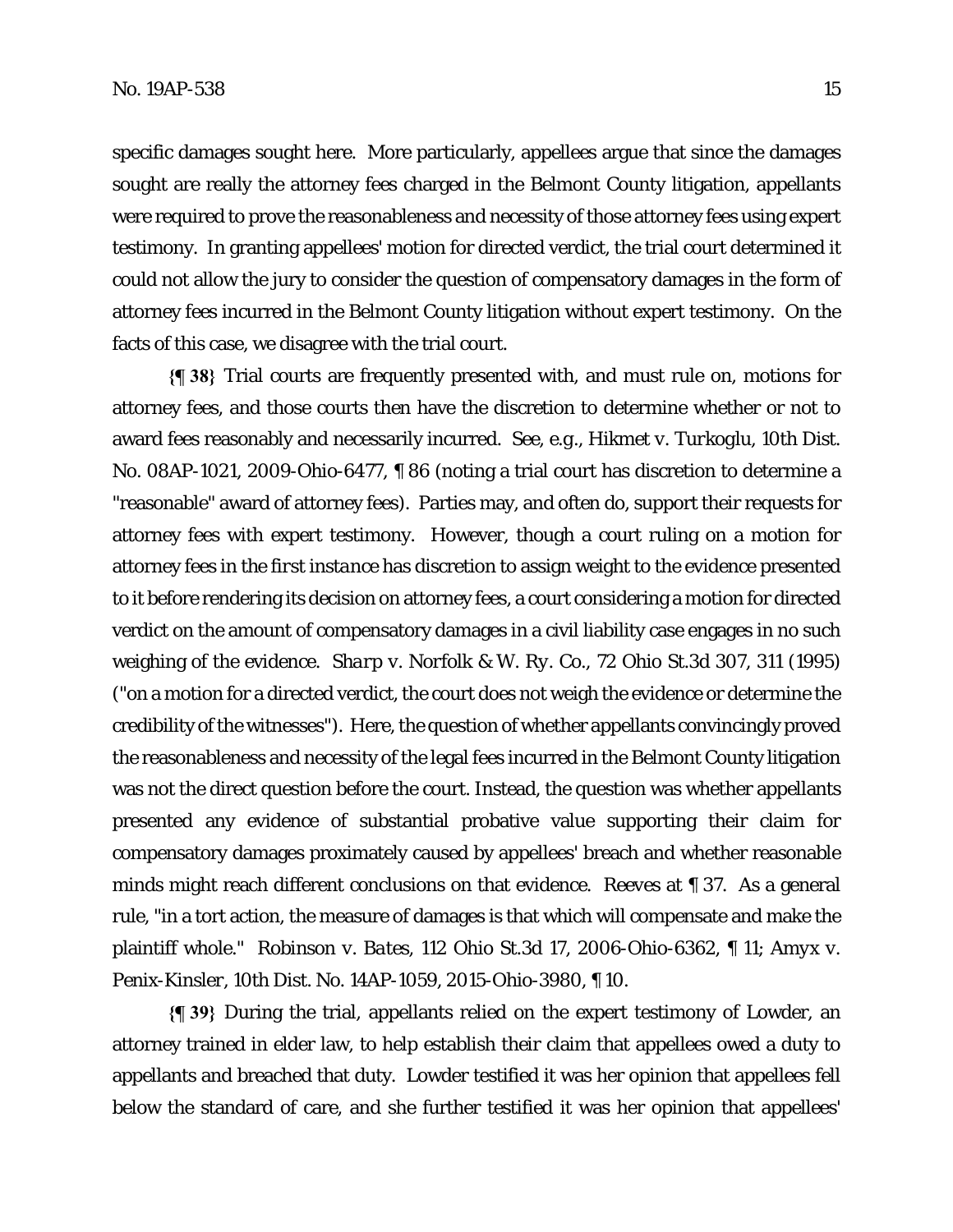breach of the duty was the proximate cause of the resultant damages. Lowder explained her opinion that appellees' failure to act with diligence and promptness when Karen's siblings requested copies of the trust "clearly leads to litigation or to if not litigation, certainly terrible conflict within a family." (Mar. 15, 2019 Tr. Vol. V at 1102.) Additionally, Lowder testified "[t]hese families are going through enough conflict already without [attorneys] aggravating that conflict and not responding, not doing our job or doing our job so poorly that, you know, everybody is suing one another." (Tr. Vol. V at 1102-03.) Though Lowder did not testify, specifically, regarding the dollar amount of damages appellants sought, Karen Balcar testified about the amount of fees incurred in the Belmont County litigation. Appellants additionally provided documentation of the amount of legal fees approved by the Belmont County Probate Court.

**{¶ 40}** Having reviewed the record, we conclude appellants presented evidence of substantial probative value on the amount of damages they incurred as a result of appellees' breach and that reasonable minds could reach different conclusions on that evidence. Karen testified that the trust incurred those fees as part of the Belmont County litigation, and she supported her testimony with documentation from the Belmont County Probate Court itemizing those fees that had been approved. It was not for the trial court, upon consideration of the motion for directed verdict, to weigh the evidence and determine whether those fees were reasonable and necessary. Instead, it was for the jury to consider both appellants' proffered evidence of the damages actually incurred and appellees arguments as to why those fees were not proximately caused by appellees' conduct before deciding whether appellants were entitled to recovery of compensatory damages and in what amount. To the extent appellees argue that appellants should not be able to recover any portion of the Belmont County litigation expenses as part of their compensatory damages on the grounds that those fees were not reasonable or necessary, whether those fees were reasonable and necessary, and thus part of those damages that would make appellants whole, are questions for the trier of fact. *See Coleman v. Kindercare Learning Ctr.*, *Inc.,* 10th Dist. No. 99AP-259, 1999 Ohio App. LEXIS 6461 (Dec. 30, 1999) ("[r]easonableness is generally a question of fact to be resolved by the trier of fact"; reasonableness is a question of fact).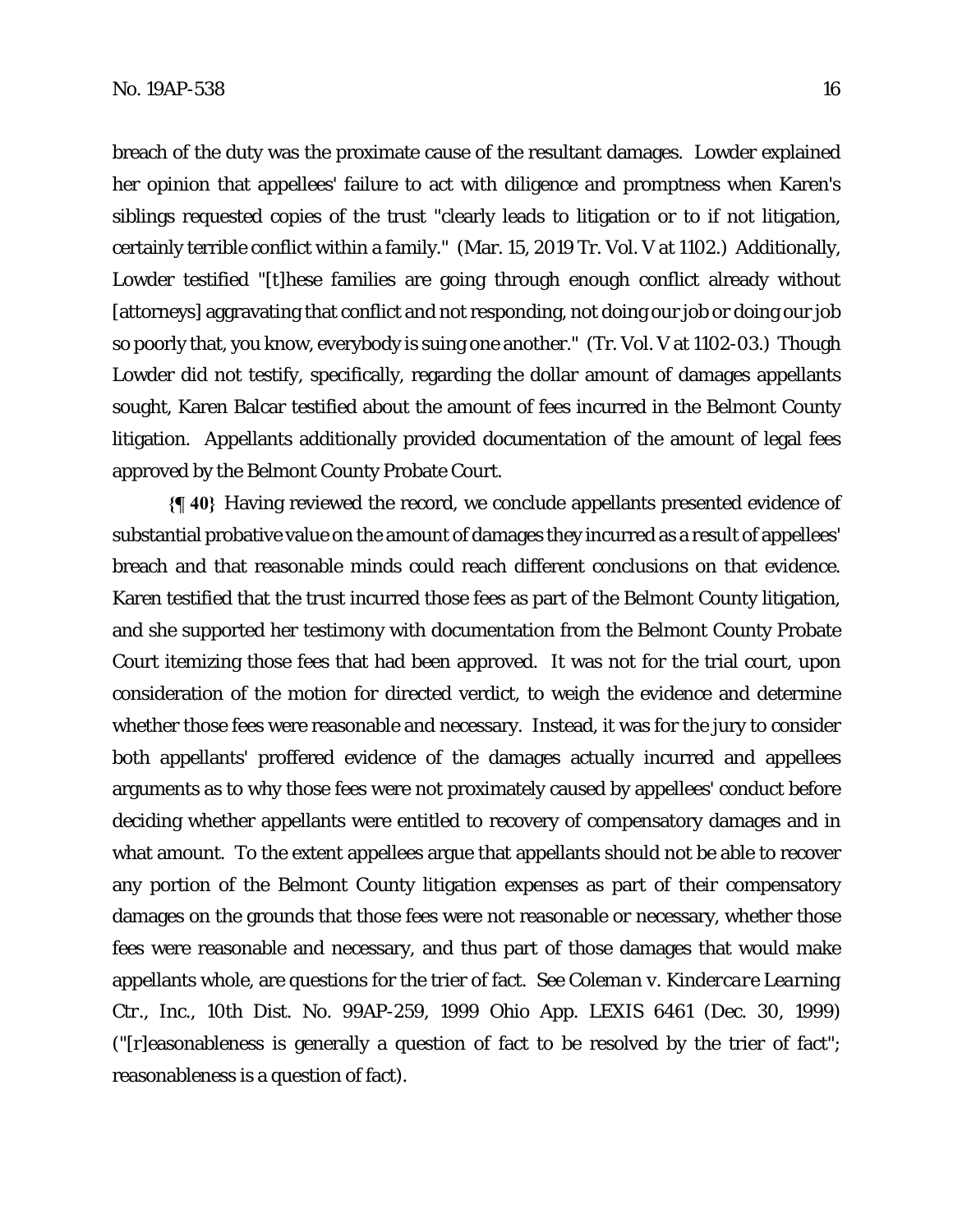**{¶ 41}** Thus, because the trial court erred in concluding that expert testimony was required to demonstrate the reasonableness and necessity of attorney fees here and/or that expert testimony was required to establish the amount of damages caused as a proximate result of appellees' breach of their professional duty in the claim of legal malpractice, we conclude the trial court erred. Appellants provided evidence of the amount of fees they incurred as a result of their participation in the Belmont County litigation, and they provided additional evidence that those damages were proximately caused by appellees' breach of their professional duty. Because we conclude reasonable minds could come to different conclusions about that evidence, it was for a jury to decide whether appellees' conduct proximately caused the damages in the form of the legal fees associated with the Belmont County litigation and in what dollar amount. Our conclusion is based on the facts in this case, and we are not deciding in what other circumstances an expert witness may be required to determine an award of attorney fees. *See, e.g., In re Estate of Klie*, 10th Dist. No. 16AP-77, 2017-Ohio-487, ¶ 22 (discussing the use of expert testimony in awarding attorney fees in probate cases), citing *In re Estate of Born*, 10th Dist. No. 06AP-1119, 2007- Ohio-5006, ¶ 21, and *In re Estate of Haller*, 116 Ohio App.3d 866, 870 (10th Dist.1996); *Long v. Long*, 10th Dist. No. 11AP-510, 2012-Ohio-6254, ¶ 20 (discussing the use of expert testimony regarding the reasonableness of attorney fees in divorce proceedings), citing *McCord v. McCord*, 10th Dist. No. 06AP-102, 2007-Ohio-164, ¶ 18; *Yoder v. Hurst*, 10th Dist. No. 07AP-121, 2007-Ohio-4861, ¶ 20-25 (discussing the use of expert testimony as to the reasonableness of attorney fees in a contract dispute).

**{¶ 42}** For these reasons, we conclude the trial court erred in granting appellees' motion for directed verdict on the issue of damages related to the Belmont County litigation. We sustain appellants' first assignment of error.

## **V. Remaining Assignments of Error**

**{¶ 43}** While our resolution of appellants' first assignment of error requires reversal, we are compelled to address some of the issues presented in the remaining assignments of error in the event these same issues present themselves on remand. In their second assignment of error, appellants argue the trial court erred in eliminating the jury's award of punitive damages under R.C. 2315.21(D)(2)(b) on the grounds that appellees had no net worth during the period when the injury occurred. In their third and final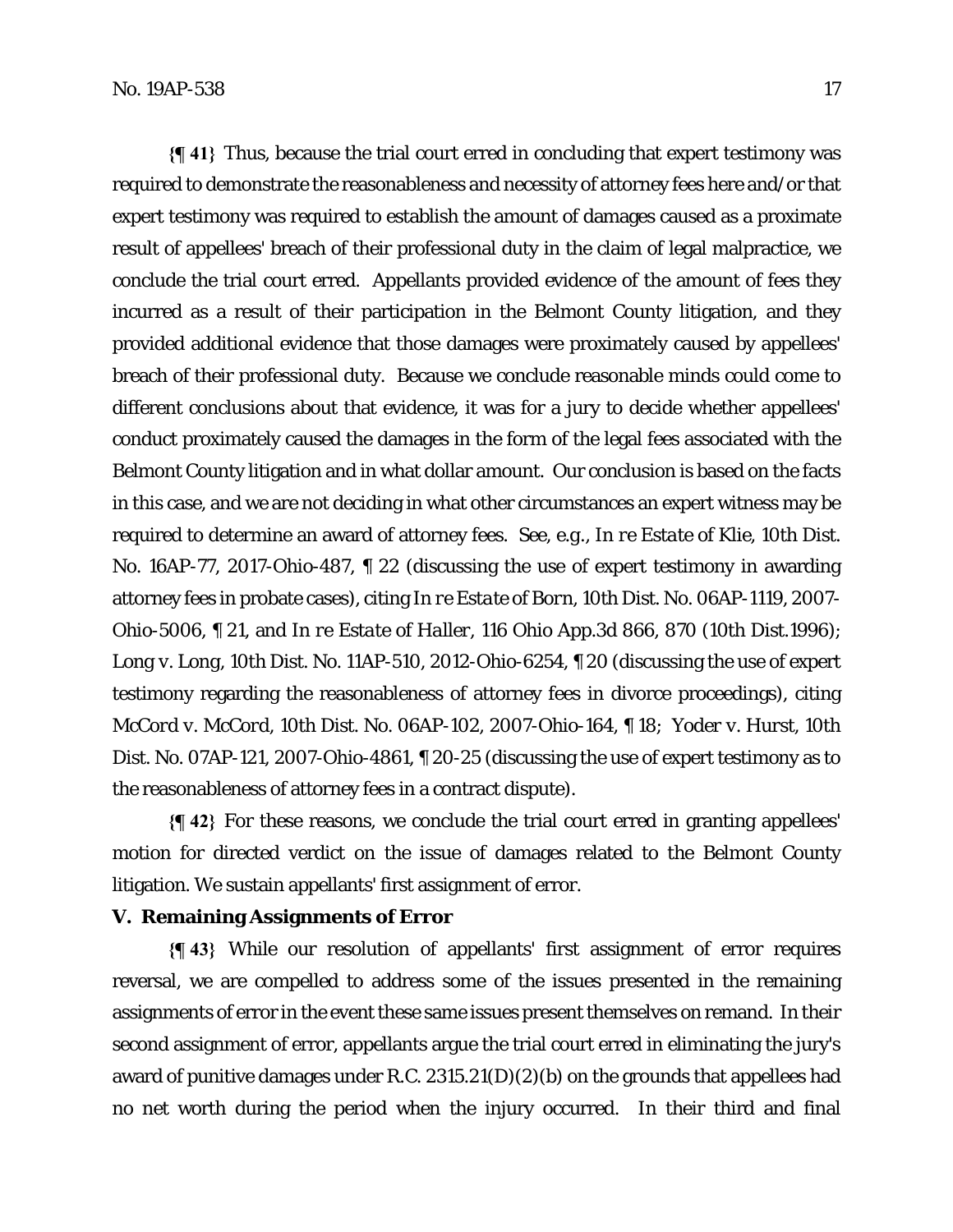assignment of error, appellants argue the trial court erred in determining the amount of attorney fees, costs, and expenses it could recover. Finally, in their second assignment of error, appellees argue the trial court erred in denying their motion for directed verdict and their motion for judgment notwithstanding the verdict with respect to the award of punitive damages. We address each of these issues in turn.

## **A. Appellees' Motion for Directed Verdict or Judgment Notwithstanding the Verdict on Punitive Damages**

**{¶ 44}** Appellees argue the trial court erred in denying their motion for directed verdict and motion for judgment notwithstanding the verdict with respect to punitive damages. As noted above, a motion for directed verdict tests the sufficiency of the evidence. *Reeves* at ¶ 37. The same standard applies to a motion for judgment notwithstanding the verdict. *Miller v. Lindsay-Green, Inc.*, 10th Dist. No. 04AP-848, 2005-Ohio-6366, ¶ 52. Though appellees challenge the jury's finding of malice and/or bad faith necessary to impose punitive damages, we note that appellees arguments in this regard represent arguments about the weight and credibility of the evidence. Such considerations are not appropriate upon consideration of a motion for directed verdict or a motion for judgment notwithstanding the verdict.

#### **B. Elimination of the Punitive Damages Award**

**{¶ 45}** Appellants argue the trial court erred in reducing the jury's punitive damage award from \$200,000.00 to \$0.00 under R.C.  $2315.21(D)(2)(b)$  on the grounds that appellees had no net worth during the period when the injury occurred.

**{¶ 46}** R.C. 2315.21(D)(2)(b) provides:

If the defendant is a small employer or individual, the court shall not enter judgment for punitive or exemplary damages in excess of the lesser of two times the amount of the compensatory damages awarded to the plaintiff from the defendant or ten percent of the employer's or individual's net worth when the tort was committed up to a maximum of three hundred fifty thousand dollars, as determined pursuant to division  $(B)(\tilde{Z})$  or  $(3)$  of this section.

Though a plaintiff bears the burden of proof to demonstrate entitlement to punitive damages, a plaintiff has no burden to provide evidence of the defendant's financial circumstances in order to recover punitive damages. *Bigler v. Personal Serv. Ins. Co.*, 7th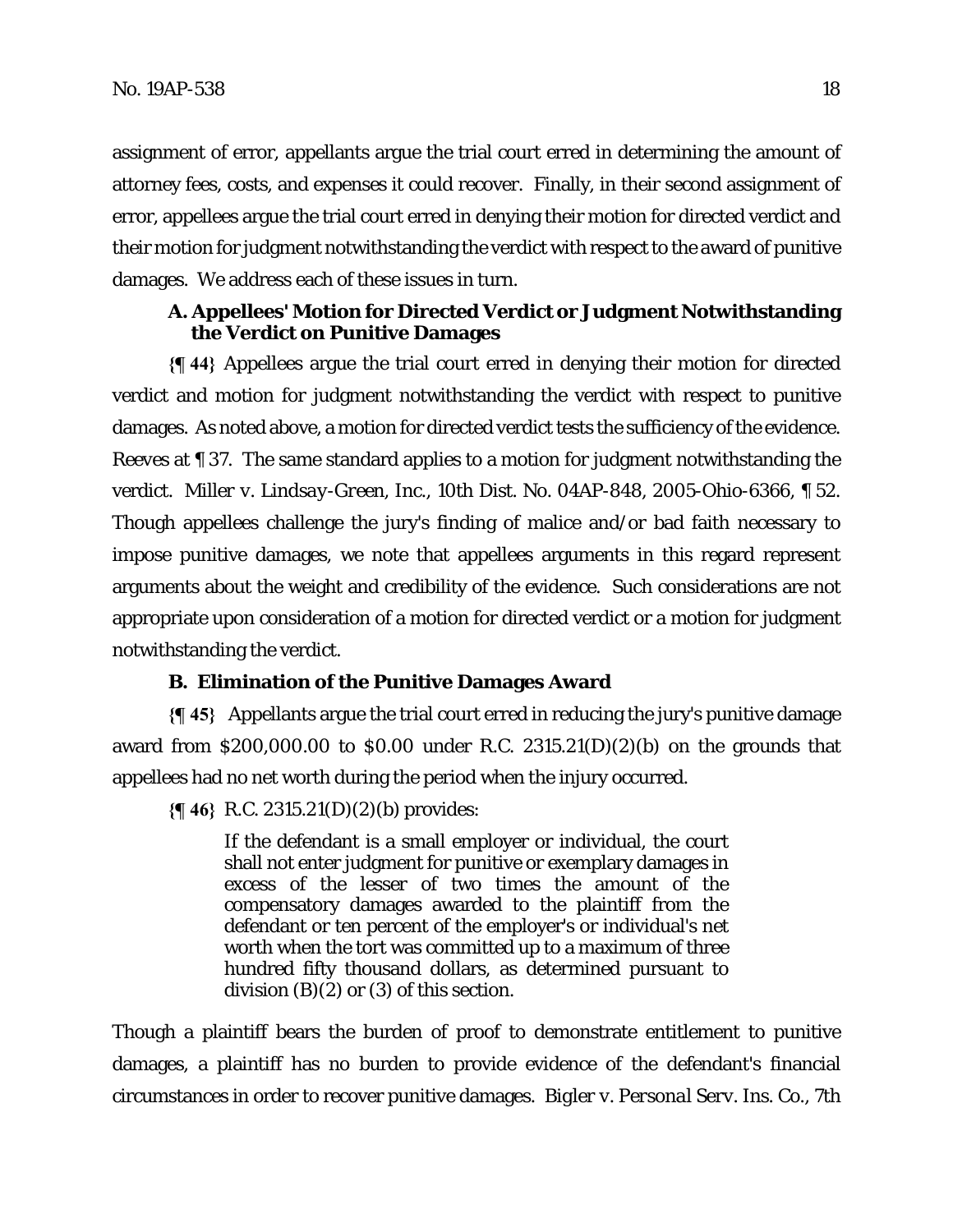Dist. No. 12 BE 10, 2014-Ohio-1467, ¶ 165, citing *Wagner v. McDaniels*, 9 Ohio St.3d 184, 186-87 (1984). Instead, the party seeking a reduction under R.C. 2315.21(D)(2)(b) to avoid punitive damages bears the burden of proving its financial situation was a relevant factor in a lesser punitive damage award. *Moore v. Schill*, 8th Dist. No. 107049, 2019-Ohio-349, ¶ 18, citing *Bigler* at ¶ 165, citing *Wagner* at 186-87.

**{¶ 47}** R.C. 2315.21(D)(2)(b) does not define "net worth," nor does it otherwise direct a court how to determine net worth when considering punitive damage limitations. The statute does direct that the relevant inquiry is the defendant's net worth when the tort was committed. Here, the allegations against appellees related to their representation of the Balcars in 2010 and 2011, but the allegations also included Jarvis' continued refusal to cooperate in the Belmont County litigation in 2012. In reviewing the record, we note the trial court reduced the punitive damages award to zero based on Jarvis' brief testimony that his personal net worth was "negative" in 2010 and 2011 due to student loan debt and obligations to pay child support and spousal support; the record contains no evidence regarding Jarvis' personal financial situation in 2012. On cross-examination, Jarvis provided estimates of the amount of money his law firm grossed from 2017 to 2019, but appellees never provided any evidence of the firm's valuation from 2010 to 2012 despite the law firm also being a named defendant. Jarvis also retreated from his statement on direct examination that he had a negative net worth, instead stating he "didn't have a lot" in 2010. (Tr. Vol. IX at 2081.) It is appellees' burden to prove their net worth at the time of the tort, and a consideration of net worth likely involves more than a blanket statement that an individual did not have much money, especially when the named defendants include both an individual and a law firm.

#### **C. Motion for Attorney Fees**

**{¶ 48}** Appellants additionally argue the trial court erred in determining the amount of attorney fees it would award. Appellants sought attorney fees in the amount of \$318,822.12 but the trial court granted only \$129,353.44. The trial court's stated reasoning for the large reduction was counsel's use of "block-billing," the practice of combining multiple tasks into a single time entry. The trial court stated it could not consider "blockbilled" entries when considering whether requested attorney fees are reasonable and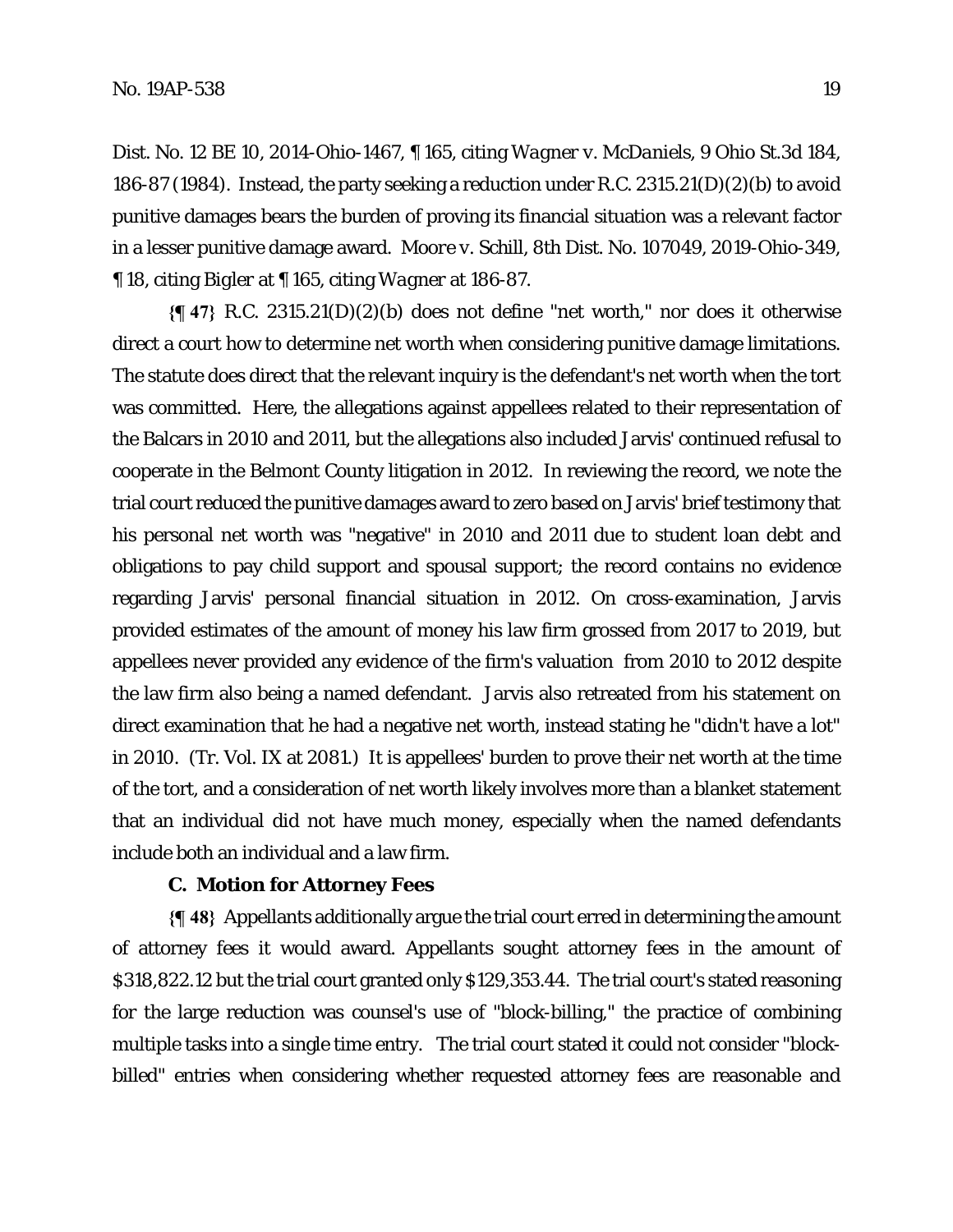necessary based on the Supreme Court of Ohio's decision in *State ex rel. Harris v. Rubino*, 156 Ohio St.3d 296, 2018-Ohio-5109.

**{¶ 49}** In *Rubino*, the Supreme Court discussed the difficulty of assessing whether fees are reasonable and necessary when presented with a block-billed time entry and stated:

> We take this opportunity to clarify that this court will no longer grant attorney-fee applications that include block-billed time entries. Future fee applications submitted to this court should contain separate time entries for each task, with the time expended on each task denoted in tenths of an hour. Applications failing to meet these criteria risk denial in full.

*Rubino* at ¶ 7. Though the Supreme Court stressed in *Rubino* that block-billing is not the best practice going forward, we do not agree with the trial court that *Rubino* prohibited, as a matter of law, the trial court from even considering the block-billed entries. The guidance in *Rubino* is that applications for attorney fees contain separate time entries for each task with the time spent on each task specifically denoted. Here, appellants' counsel testified at length during the attorney fee hearing to explain each purported example of block-billing, with the testimony spanning more than 230 pages of the transcript. *Rubino* would not operate to bar the trial court from considering this testimony to clarify the services rendered in the block-billed entries and then considering whether those fees were reasonable and necessary. *See Christen v. Continental Ents*.*, Ltd.*, 8th Dist. No. 108736, 2020-Ohio-3665, ¶ 47 (finding no abuse of discretion in trial court's granting attorney fees despite use of block billing because, even in light of *Rubino*, the relevant consideration is whether the court can determine whether the time spent in pursuant of the claim was reasonable).

# **VI. Disposition**

**{¶ 50}** Based on the foregoing reasons, the trial court did not err in denying appellees' motion to dismiss. However, the trial court erred in granting appellees' motion for directed verdict with respect to damages in the form of legal fees associated with the Belmont County litigation. Having overruled appellees' first assignment of error but having sustained appellants' first assignment of error, rendering moot appellants' second and third assignments of error and appellees' second assignment of error, we affirm in part and